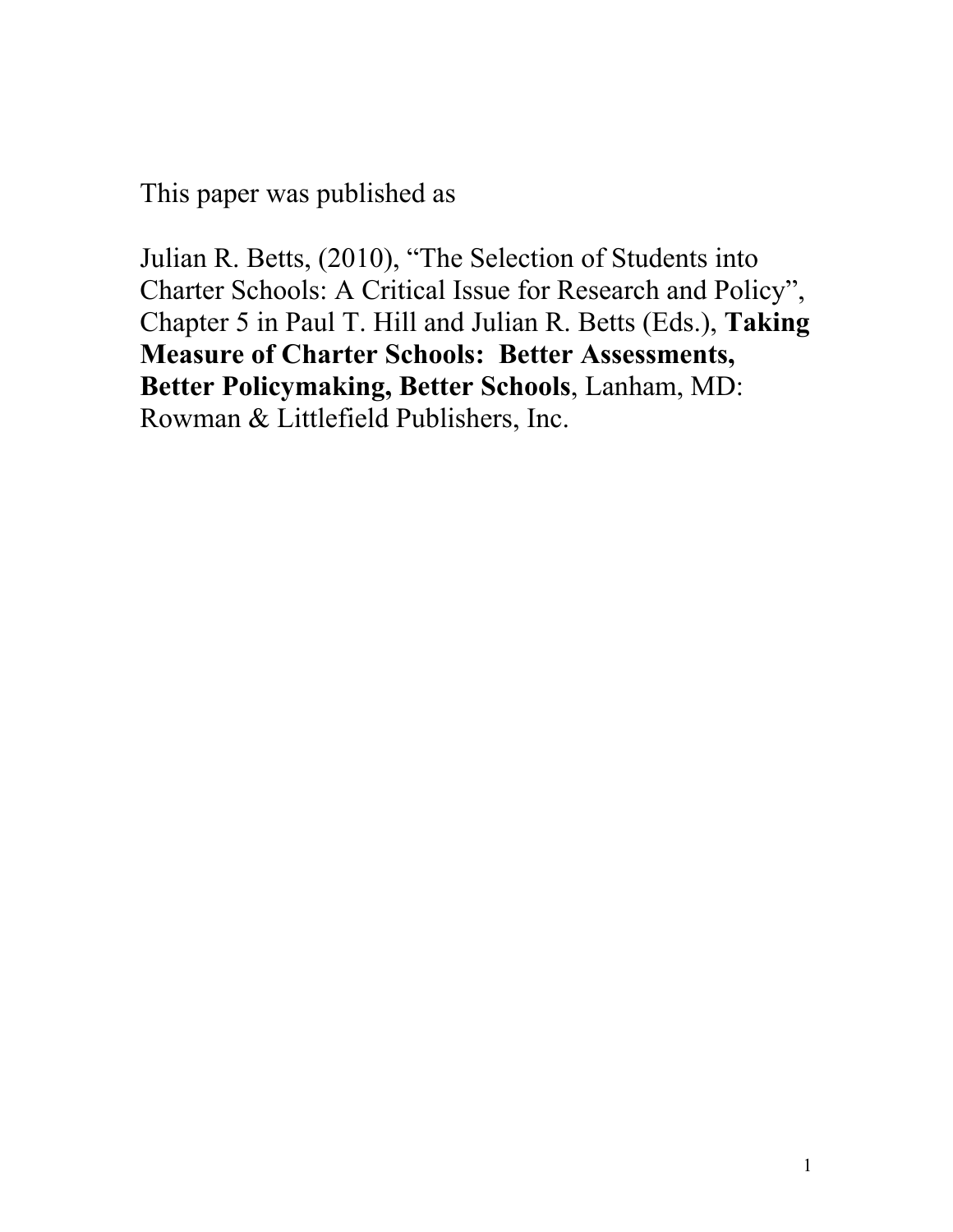The Selection of Students into Charter Schools: A Critical Issue for Research and Policy by Julian R. Betts  $<sup>1</sup>$ </sup>

#### Introduction

This chapter discusses how and why students enrolling in charter schools are likely to be unrepresentative of students in their district. This question holds great political and policy relevance. It is relevant to charter school politics because simple snapshot comparisons of test scores at charter schools and traditional public schools have dominated the debate about whether charters are faring well. But if the students in charter schools are quite different from students in traditional public schools, then naïve comparisons of test scores are almost meaningless.

For instance, if parents are more likely to switch their students into charter schools if they are having trouble at school, then average test scores of charter enrollees would necessarily be lower than in regular public schools. But this would say nothing about the quality of charter schools. This is an example of students self-selecting into charter schools in non-random ways. Conversely, charter school operators may indirectly select students through their decisions about where to locate their schools. Critics of charter schools sometimes claim that charter schools are "skimming off" high achieving students, but others claim that charters tend to locate in less affluent areas, and therefore primarily enroll disadvantaged students who arrive at school less ready to learn.

The question of who attends charter schools has policy relevance for two reasons. First, policymakers do care about how the quality of charter schools compares to that of traditional public schools, as it may influence the number of charter schools that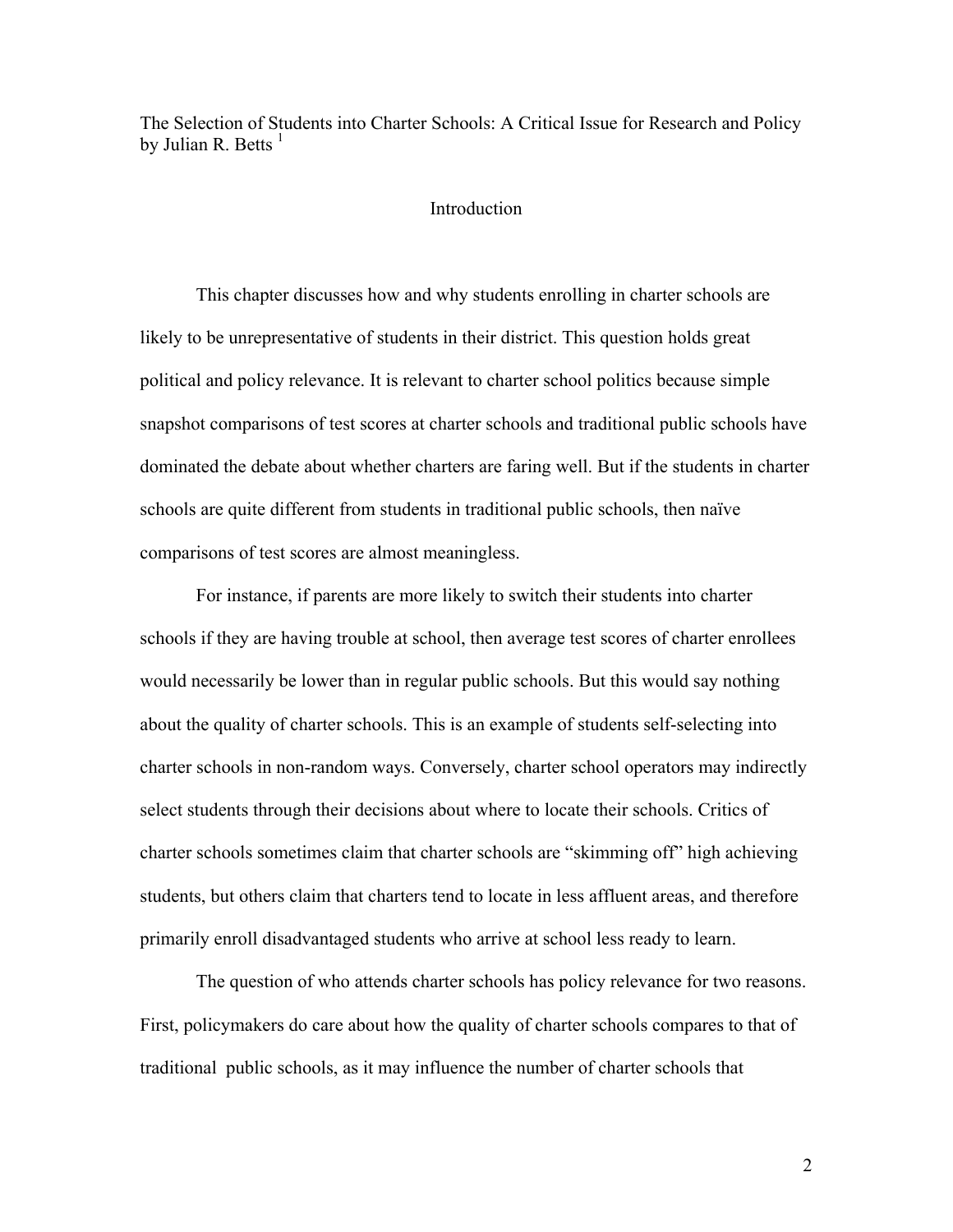areallowed to renew their charters, or the number or type of new charter schools that receive charter agreements. It is impossible to know the answer to this "quality" question unless researchers understand the initial achievement of students before they enter charter schools. Second, charter schools, as a new form of choice, have the potential to alter the distribution of educational outcomes among types of students, whether defined by family income, socioeconomic status, or race and ethnicity. Are charters primarily serving underserved populations, or are they merely providing services to affluent students who already had more choices among schools by virtue of choosing a school by moving into an area, or by paying to attend a private school?

This chapter will survey both the theory and the empirical evidence on who attends charter schools. The main text will discuss the theoretical issues in fairly nontechnical terms, but with the goal of showing that even the simplest models yield ambiguous results concerning who self-selects to attend charter schools. This ambiguity is compounded by the additional uncertainty about where charter school operators decide to locate their schools. The upshot is that the question of who attends charter schools is ultimately an empirical question, the answer to which could vary from location to location.

# Two Simple Models of How the Decision to Attend a Charter School Could Depend on Family Income

A family's income has been shown by many studies to predict student achievement quite well. For example, Coley (2002) documents large differences in cognitive development between kindergarten students from affluent and less affluent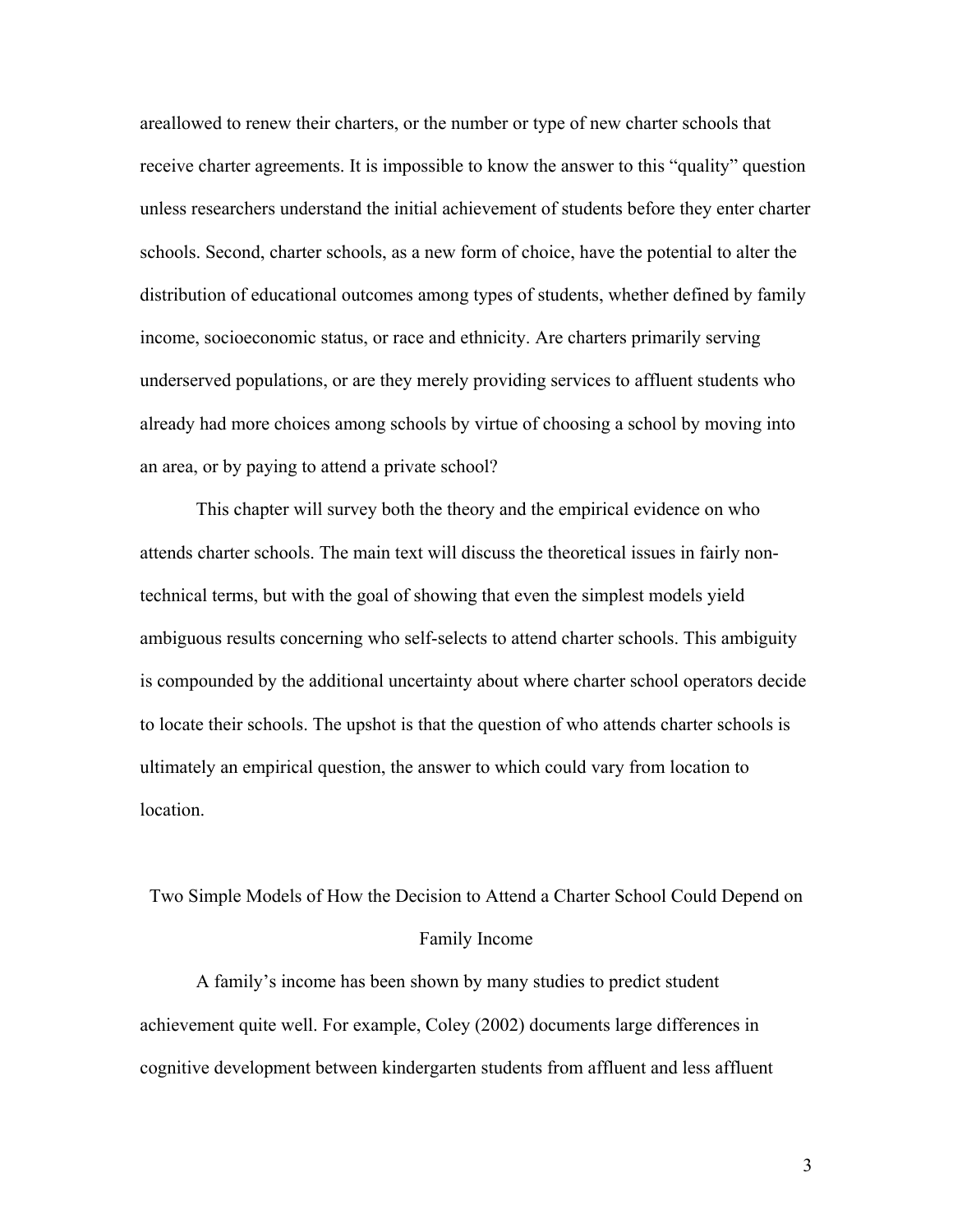families. This matters for analysis of charter schools because differences in test scores between students at charter schools and traditional public schools could largely reflect differences in family income that are typically only poorly measured by researchers.

We now consider two simple models. Mathematical versions of the models appear in the appendix. One of the main lessons from these models is that we must think about both the demand for charter schools and the supply of charter schools. The latter is an important point – the decisions charter operators make about where to locate their schools could profoundly affect who applies.

Model 1

Suppose that two parents are thinking of sending their child to a charter school. In comparing the value of this choice relative to sending their child to the local neighborhood school, they might be weighing two countervailing factors. One the one hand, they may perceive the charter school to have higher quality, but on the other hand they would rather not send their child to a distant school. If the value of the gain in school quality outweighs the perceived costs of having to transport their child across town, the parents may decide to apply to the charter school.

Now, consider how variations in family income might affect these calculations. Suppose that low- and high-income families value the academic quality of a school equally.  $\frac{2}{3}$  Similarly, we assume for now that family income does not influence the relative importance of school quality versus distance. However, a lower income family might perceive a greater gain in quality from attending a given charter school, simply because its local school was as not as good as the local school for more affluent families.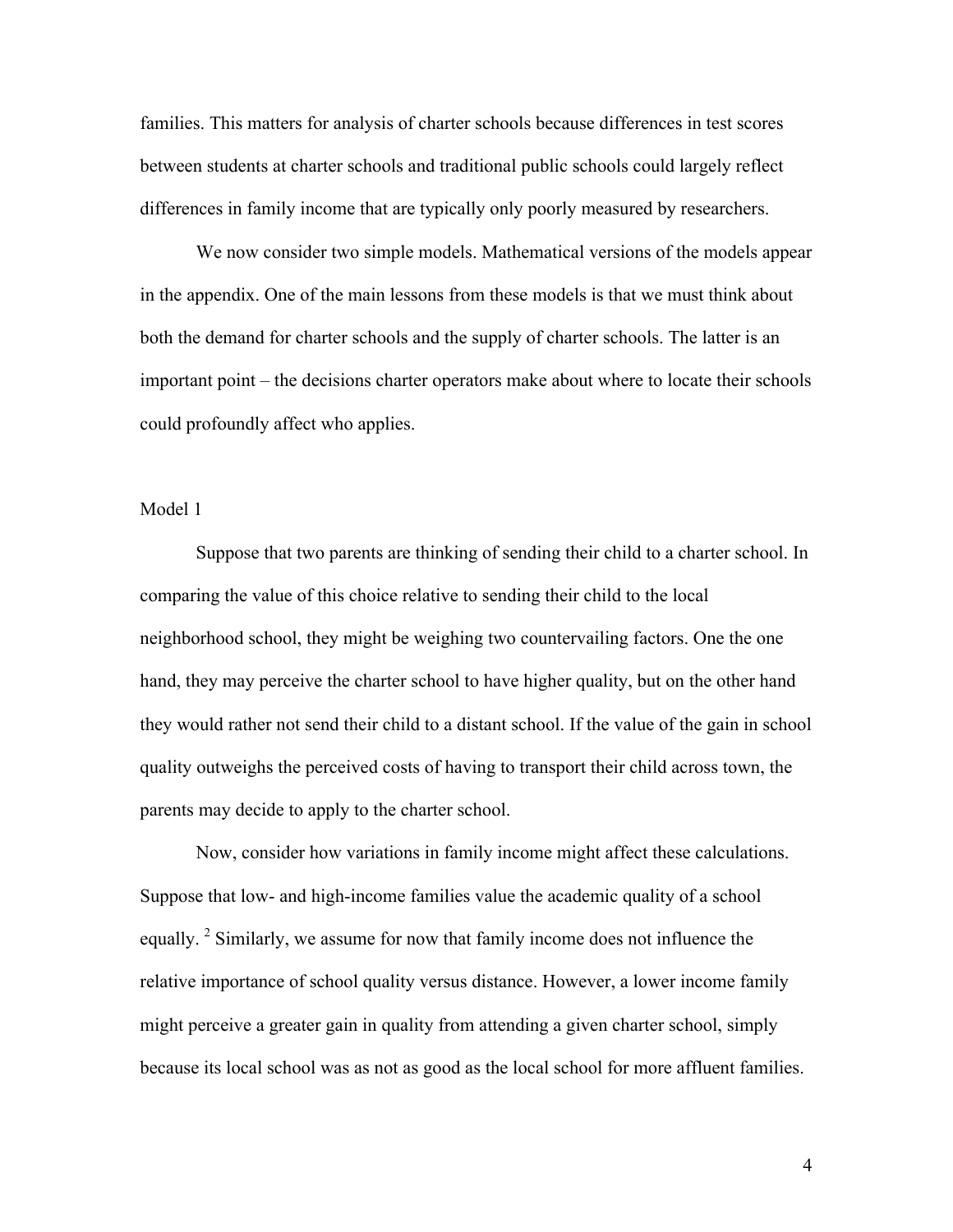This difference suggests that charter schools will primarily attract lower-income families, which have more to gain in relative terms.

Non-academic aspects of charter schools provide a second reason why charter schools may appeal to low-income families for non-academic reasons. For instance, if a charter school offers a violence-free environment, and low-income families are more likely to feel that their local neighborhood school is violence-prone, again, they would be more apt to apply to the charter school than a high-income family.<sup>3</sup>

Now, what about the negative effect of the extra distance between a student's home and the charter, relative to his local school? How would family income affect this cost? This depends crucially on where charter school operators decide to open a school. If charter schools are more likely to locate in less affluent areas of a city, then the distance to the charter school may in fact be lower for the low-income family. If this holds, then the lower-income family will have higher benefits from attending *and* less distance to travel. Together, both factors suggest that low-income families will be more likely to attend the charter school.

But on the other hand, if charters tend to locate in more affluent areas, then lowincome families could be less likely to apply because they would have to travel a greater distance. This works in the opposite direction to the differential effects of gains in school quality, which overall makes it uncertain whether low-income families would gain more or less from switching.

We conclude that the decision by charter school operators about where to locate has the potential to decide whether low-income students are over- or under-represented in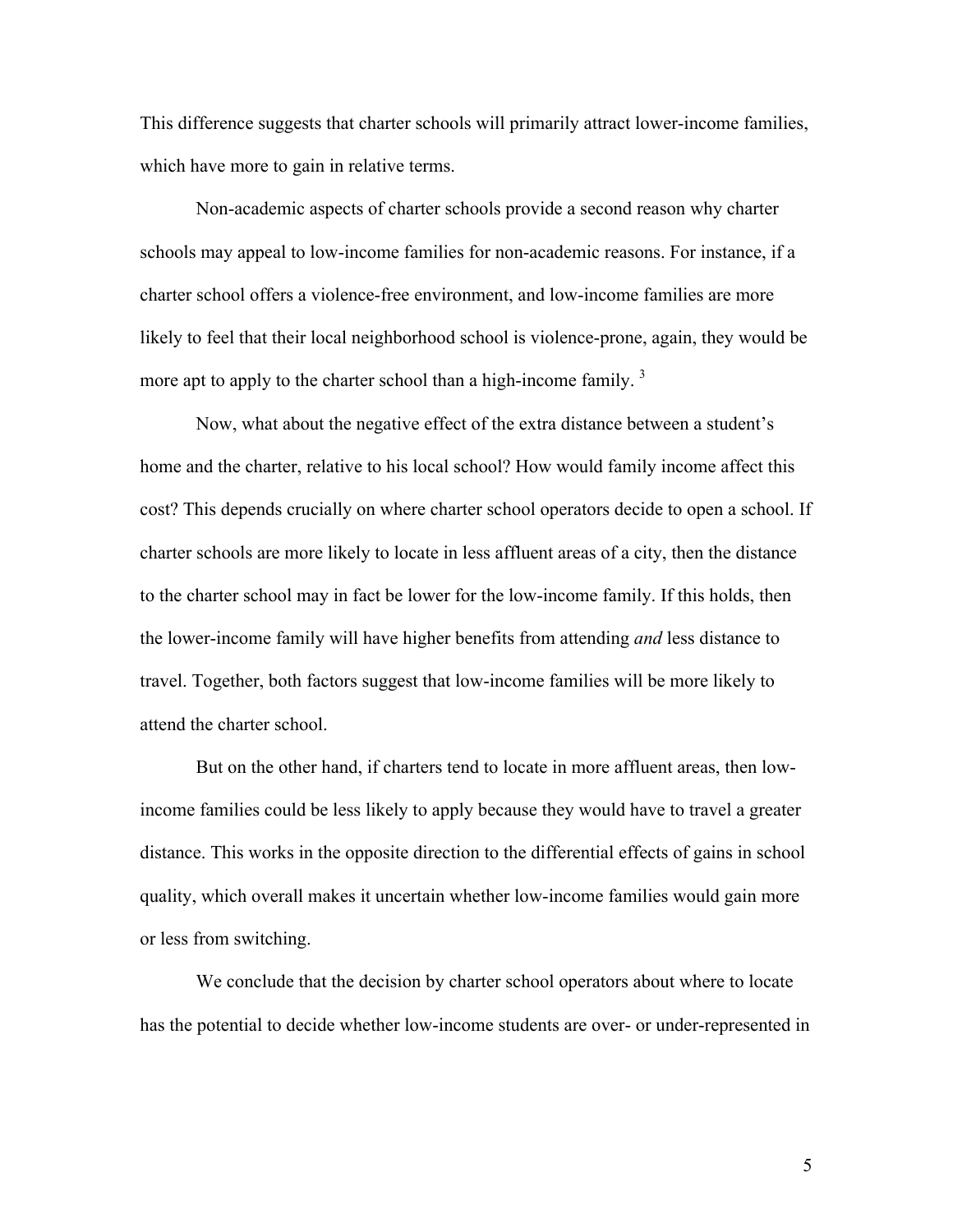charter schools. But lower-income families may perceive bigger quality gains from switching their child to a charter school.

#### Model 2

Model 2 is only slightly more complex than model 1. Again, we assume that family income is the source cause of all selection of students into charter schools. We add two sensible complications to the above model. The relative importance of distance relative to school quality, may be higher for low-income families than for high-income families. To see this, suppose that a low-income and a high-income family would both have to transport their child 15 miles to attend a given charter school, compared to 1 mile to their respective neighborhood schools. The low-income family may lack the private transportation to get their child half way across town, making this a much more costly move for this family. This wrinkle in the model suggests that, if the other factors were equal, then there would be "positive selection" into charter schools, meaning that highincome students would be over-represented in charter schools.

Kleitz et al. (2000) report on a survey of 1100 parents who had enrolled their children in Texas charter schools. The paper, which seeks to test whether demographic groups differ in the factors that they consider when choosing a school, provides direct evidence that low-income families may be particularly sensitive to sending their children to distant schools. The authors find that non-white and low-income charter school parents place higher than average importance on the location of the charter school, with 79% of low-income parents listing school location as important or very important compared to only 63% of high-income parents.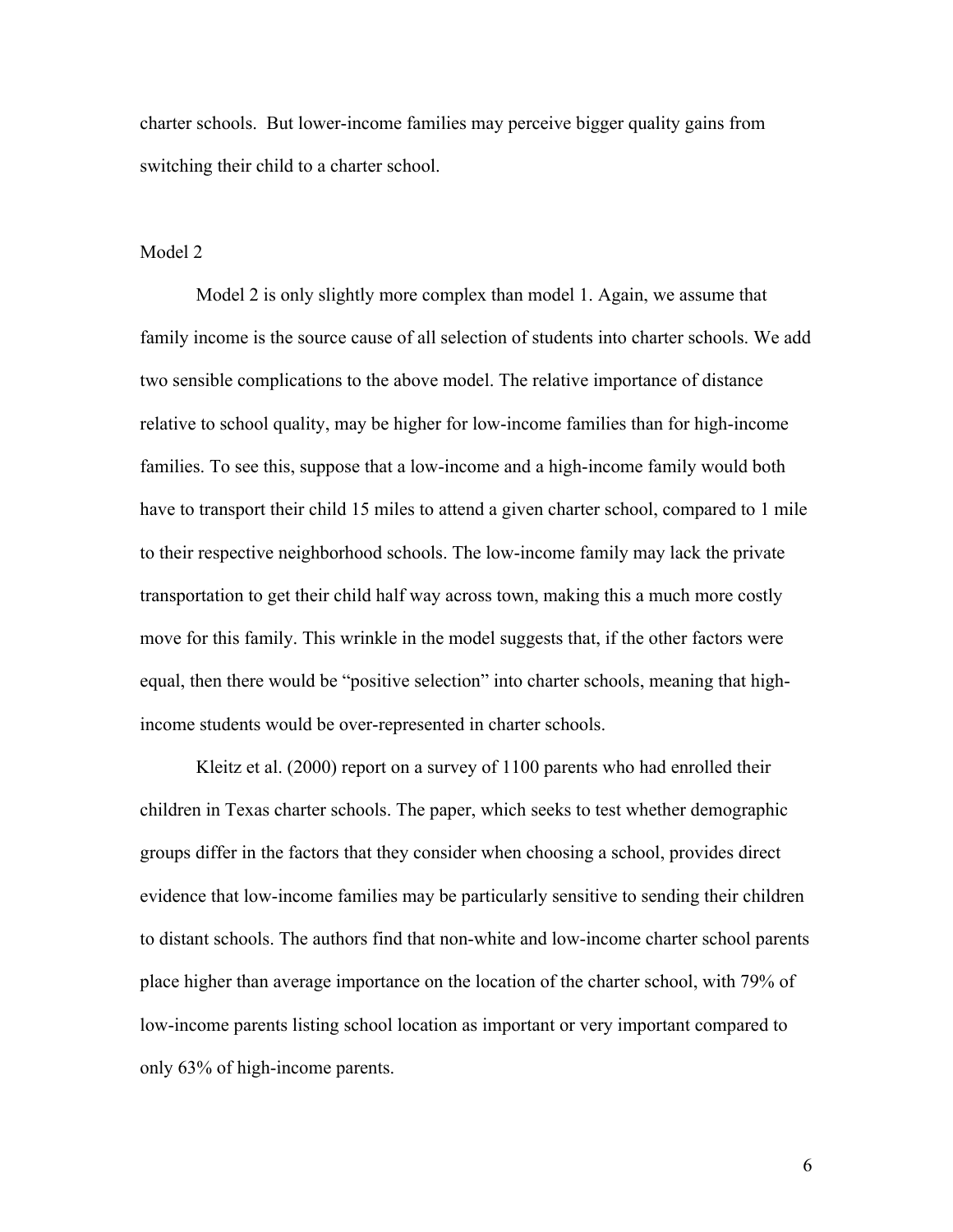The second complication we add is to consider the costs to families of volunteering in charter schools or otherwise participating in activities such as the Parent-Teacher Association. If low-income families lack the private transportation needed for parents to attend school activities, or if they lack the time to attend, then they will gain less from switching their child to the charter school than will a high-income family. Lowincome families may lack the time to participate in these activities if, for instance, the low-income family is a single-parent family, or if adults in the low-income family must hold multiple jobs to make ends meet. High-income families could be more likely to have one spouse voluntarily staying at home. They may also view the charter school's requests that parents become involved in the school as a *relatively* small imposition, because their default local school, which happens to be in an affluent area, itself makes quite high demands on parental time, at least compared to local schools serving low-income families. On the other hand, if some of these school activities would require parents to come to the school during working hours, it could be that high-income parents would be less likely to want to participate due to higher wages forgone.

Overall, we are left with four different factors influencing a family's decision to send its child to a charter school. The first factor, the gain in perceived quality between the charter school and the local school, suggests that low-income families will dominate. The second factor, the extra distance to the charter school, will increase or decrease the relative probability of low-income versus high-income students attending the charter, depending on whether charter school operators tend to locate in low-income or highincome areas. The third factor, the relative cost of transporting one's child to a charter school, probably favors high-income students being over-represented in charter schools.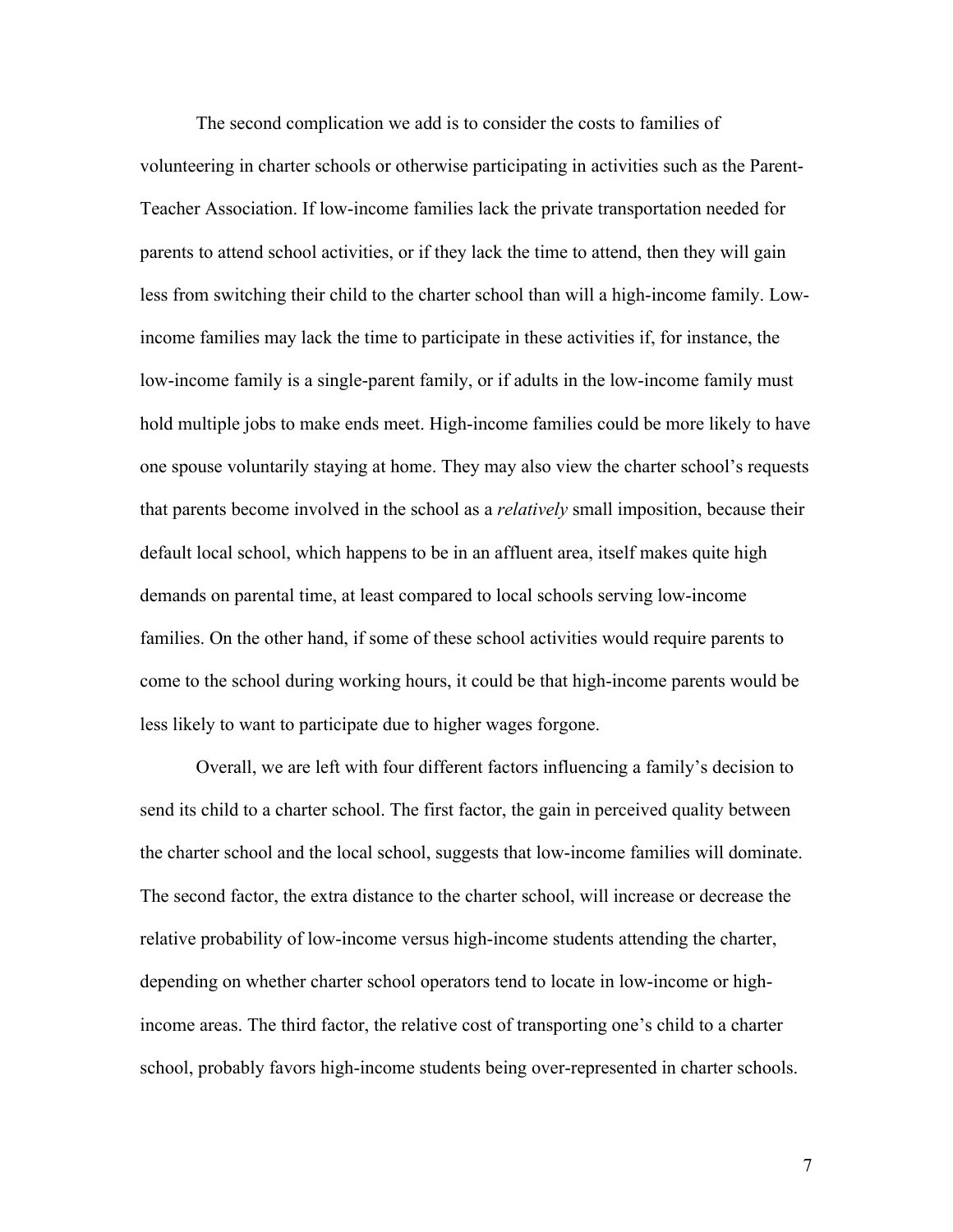The final factor, the relative costs to parents of participating in school activities, could favor either type of family, but probably favors high-income students becoming overrepresented in charter schools.

There is no way to know which of these four competing factors will dominate.

There are additional sources of ambiguity that we have yet to discuss. For example, we have assumed that low-income and high-income parents make decisions based on the same information sets. If low-income parents lack contacts with other parents whose children attend schools of choice, they may know less about quality differences between the default local school and the schools of choice. It therefore becomes possible that low-income parents are less sensitive than high-income parents to differences between local schools and charter schools. Schneider, Teske and Marschall (2000) provide indirect evidence that information sets can indeed vary demographically. These authors report that parents from disadvantaged backgrounds are relatively more likely to use official sources of information when choosing schools for their children, while advantaged parents are more likely to rely on information obtained from other parents. The implication is that affluent parents benefit from relatively abundant information networks.

Yet another source of ambiguity stems from the possibility that the academic quality of a given charter or local school could vary depending on the characteristics of the given student. An obvious example of this is that if schools group students by ability, and if the quality of instruction varies by ability group, then a given school might be quite attractive for students in one part of the achievement distribution and rather unattractive for students from another part of the achievement distribution.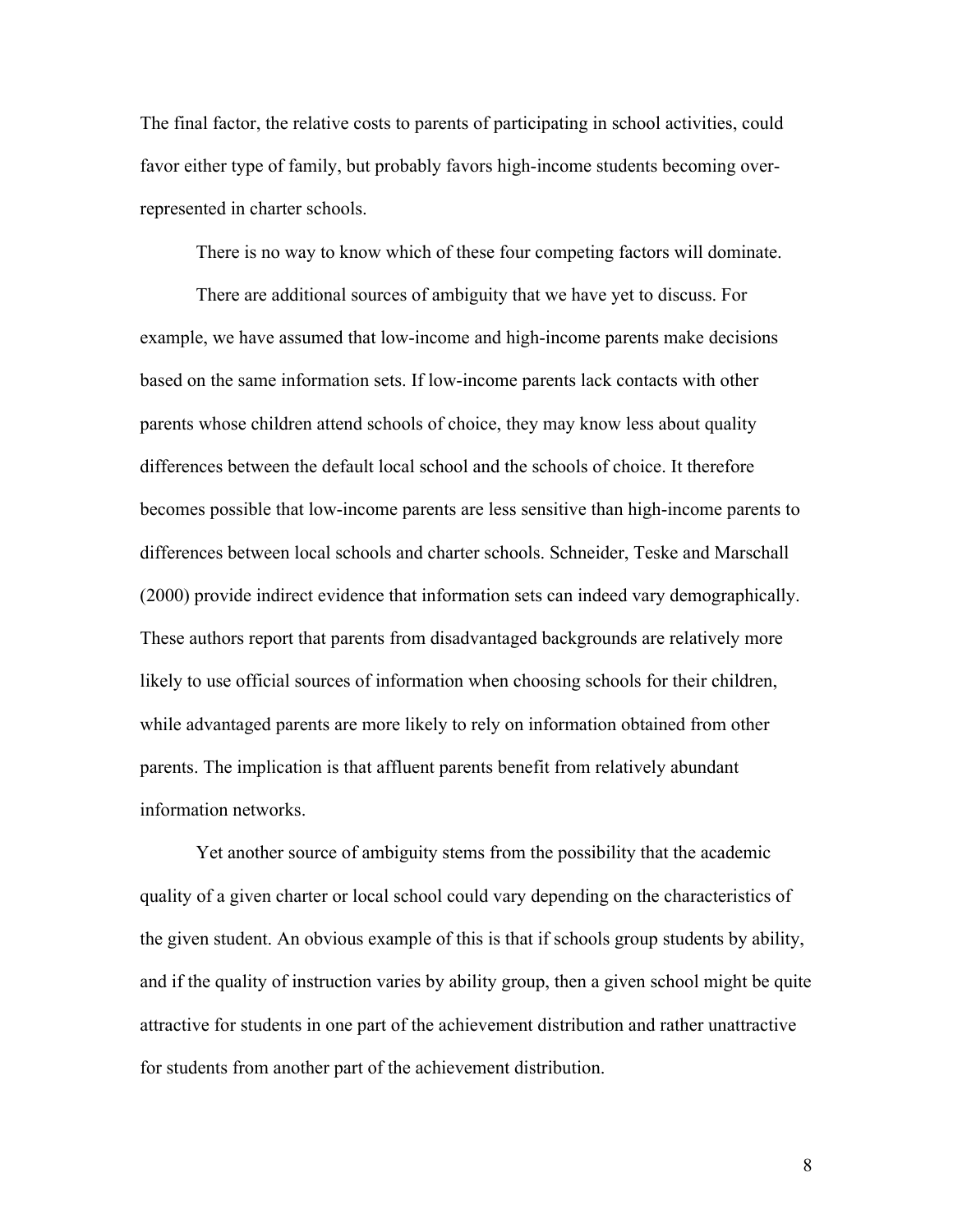There are three essential lessons we distill from this analysis. First, it becomes an empirical question as to whether low-income families will be over- or under-represented in charter schools. Second, the locational choices made by charter school operators could prove to be decisive in practice. Third, even though we have considered student selection that relates to a single variable, family income, even this apparently simple modeling exercise reveals a complex set of countervailing factors.

The question of selection of students into charter schools is important because selectivity might bias simple analyses of charter school quality that are based on comparisons of average test scores at charters and non-charters.

#### *Selection Based on Variables Apart from Income*

The above section assumes that one variable, family income, is the sole dimension along which students self-select into charter schools. It seems likely that other characteristics, such as parental education, race and ethnicity, and attitudes about multicultural mixing, could influence parents' choice of schools for their children. Social scientists have yet to make much headway at assessing multiple sources of selection into charter schools. But it seems reasonable to conclude that the overall determinants of selectivity bias could be even more complex than painted above. Moreover, the direction of bias could vary from city to city and indeed from school to school within a district.

Another strong possibility, almost a certainty, is that students self-select into schools based upon *unobservable* factors. These might include the student's own motivation and the parents' attitudes about education. It is quite unlikely that any sort of survey-based data set that social scientists would collect would capture these influences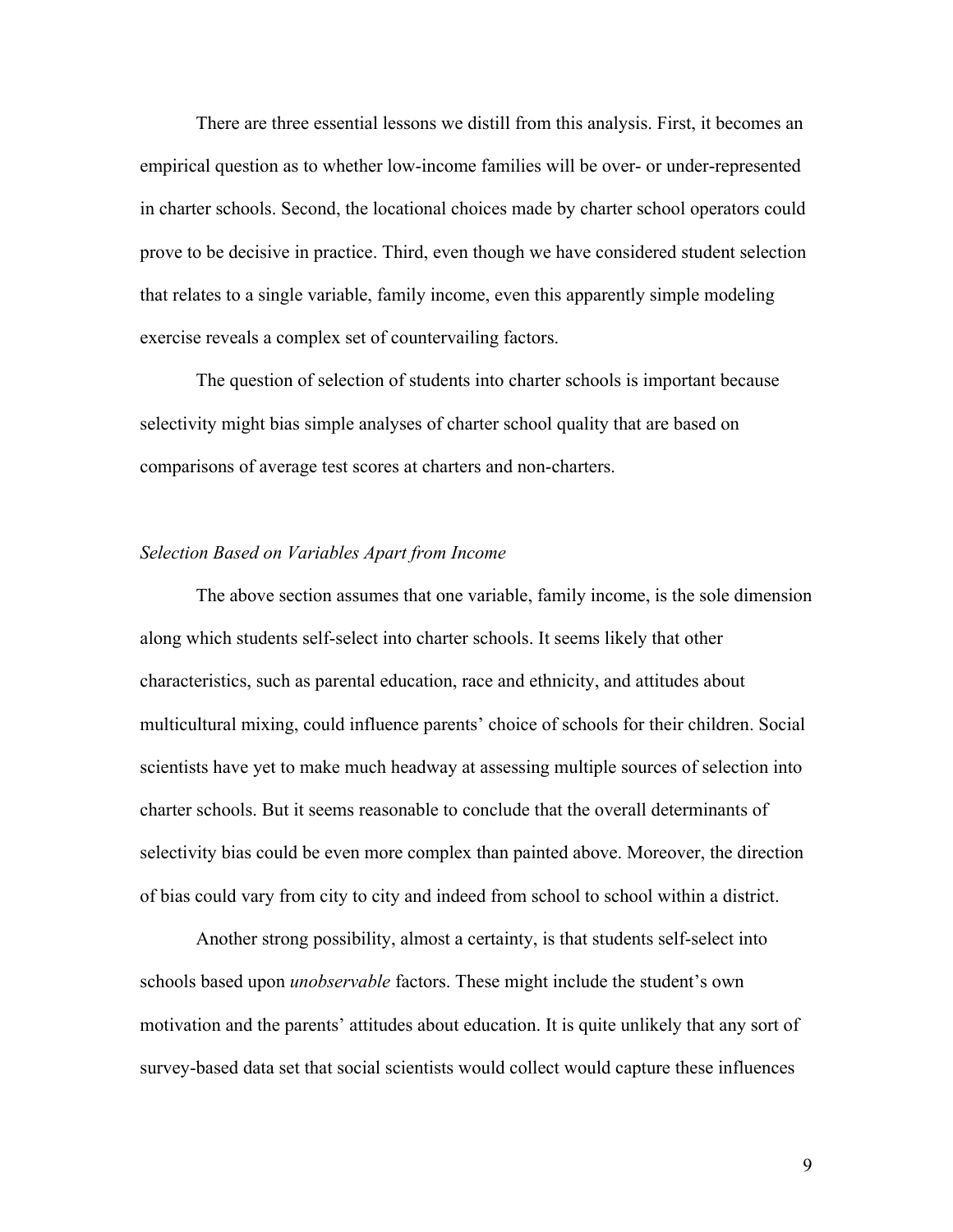particularly well. The combination of selection on multiple variables and the fact that some of these are unobservable makes it very uncertain whether those who select into charter schools will be academically stronger or weaker than those who remain in regular public schools.

# Do Charter Schools Cream Skim in Practice?

It should be clear that observations of the relative racial or income mix of charter and regular public schools alone cannot tell us whether there is going to be positive or negative selection into charter schools in an academic sense. But it remains important as a first step to study this question.

The evidence appears to be that charter school students are more likely to be economically disadvantaged and more likely to be non-white than students in regular public schools. An AFT study of National Assessment of Educational Progress data makes this point clearly. The study, by Nelson et al. (2004), purported to show that charter schools were underperforming regular public schools, but was widely criticized for having failed to control for selection into charter schools. What the report did achieve accurately was a portrayal of who attends the two types of schools. Figures 5.1 and 5.2 show that charter school students at the grade 4 level in 2003 were about 15% less likely to be white, and 8% more likely to be eligible for free/reduced-price meal assistance, relative to their counterparts in regular public schools.

#### [Insert Figures 5.1 and 5.2 about here.]

Many studies of achievement in the two types of schools have also reported demographic breakdowns of students in charters and regular public schools, and the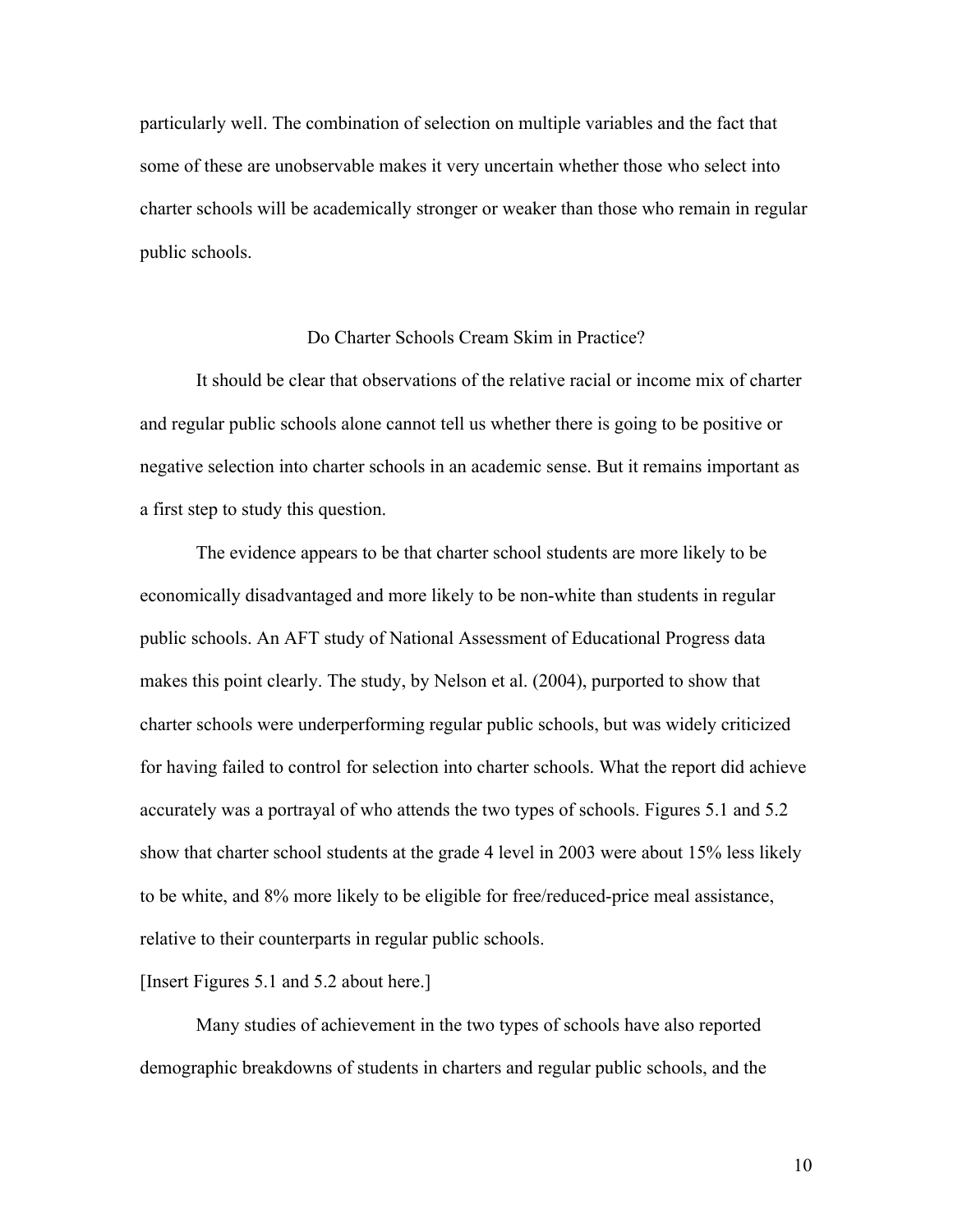results are broadly similar but often vary in details. For instance, in their Texas study, Booker at al. (2004) report that charter school students were far more likely to be black, and very slightly less likely to be Hispanic, than students at traditional public schools. Overall, 78% of charter students were black or Hispanic compared to 55.8% of students in traditional public schools. However, the percentage of students who were Limited English proficient at charter schools was 6.7% versus 14.6% in traditional public schools. Bifulco and Ladd (2006) report that in North Carolina charter school students were more likely to be non-white, but were less likely to have parents who had a high school diploma or less. Sass (2006) finds a mixed picture in Florida, where charter school students were more likely to be black, about equally likely to be Hispanic, but less likely to be receiving free/reduced-price meal assistance, and slightly less likely to be Limited English Proficient, in special education *or* gifted education.

In California Zimmer et al. (2003) find that "charter school students are more likely to be black and less likely to be Hispanic or Asian, but no more or less likely to be white". A study of school choice in San Diego by Betts et al. (2006) finds that charter school students are less likely to be white or Asian, but more likely to be black or Hispanic, compared to students at traditional public schools. Additionally, 66% of charter students were eligible for free/reduced-priced meals, compared to 56% of students in regular schools.

Ross (2005) performs a panel analysis of the locational decisions of charter schools in Michigan, and concludes that charter schools are more likely to locate in predominantly black neighborhoods. Fully 49% of charter students in her Michigan sample were black, compared to 20% in traditional public schools; figures for Hispanic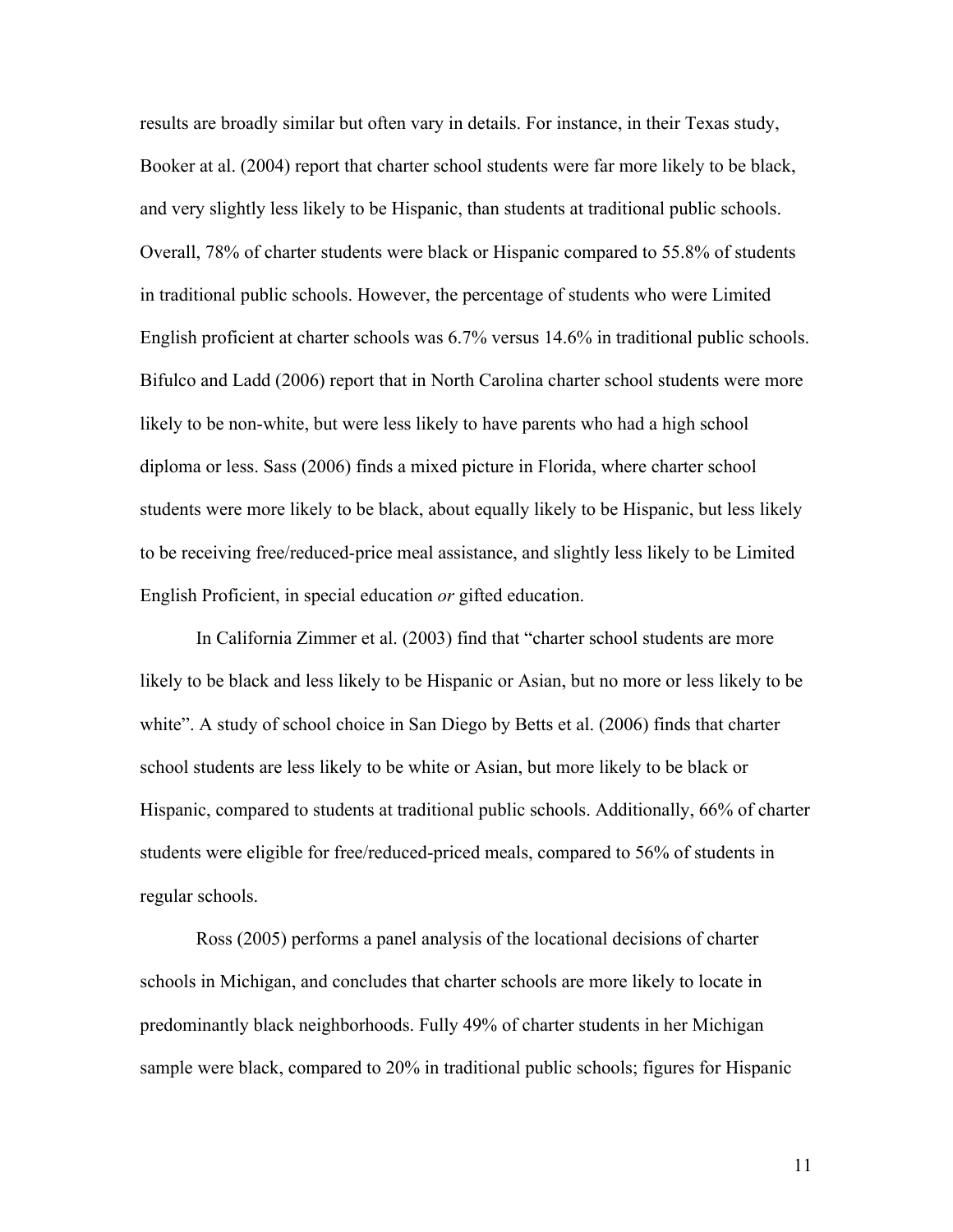students were 3.3% and 3.8% respectively. On the other hand, just over 25% of charter school students were eligible for meal assistance, compared to 34% in regular public schools.

Many of these studies are consistent with the possibility that charter schools attract relatively high concentrations of non-white students but that this is partly counterbalanced by some positive or at least neutral socioeconomic sorting into charter schools. Henig and MacDonald (2002) model the locational decisions of charter school operators in Washington D.C. They find that charters are much more likely to open in areas with above average shares of blacks and Hispanics. However, within these neighborhoods D.C. charters are most likely to open up in areas with relatively high home ownership rates and middle incomes rather than low or high incomes.

I interviewed Larry Rosenstock, CEO of High Tech High (HTH) School and HTH Learning, in San Diego about how the High Tech High family of charter schools has made locational decisions in California. The schools currently enroll 2700 students in seven schools. The management of HTH schools has earned California's only statewide charter from the state Board of Education, and now intends to open up several "villages" of charter schools throughout the state in the next few years. CEO Rosenstock told me that the ideal location for a new HTH charter school is "on the cusp" of at least one lowincome area, but not so far away from more affluent areas that the location would preclude interest from middle- and high-income families as well.

One federal program that may encourage charter school operators to open up charter schools in less affluent areas is the New Markets Tax Credit (NMTC), which pays investors a cumulative 39% in tax credits over a seven year period in return for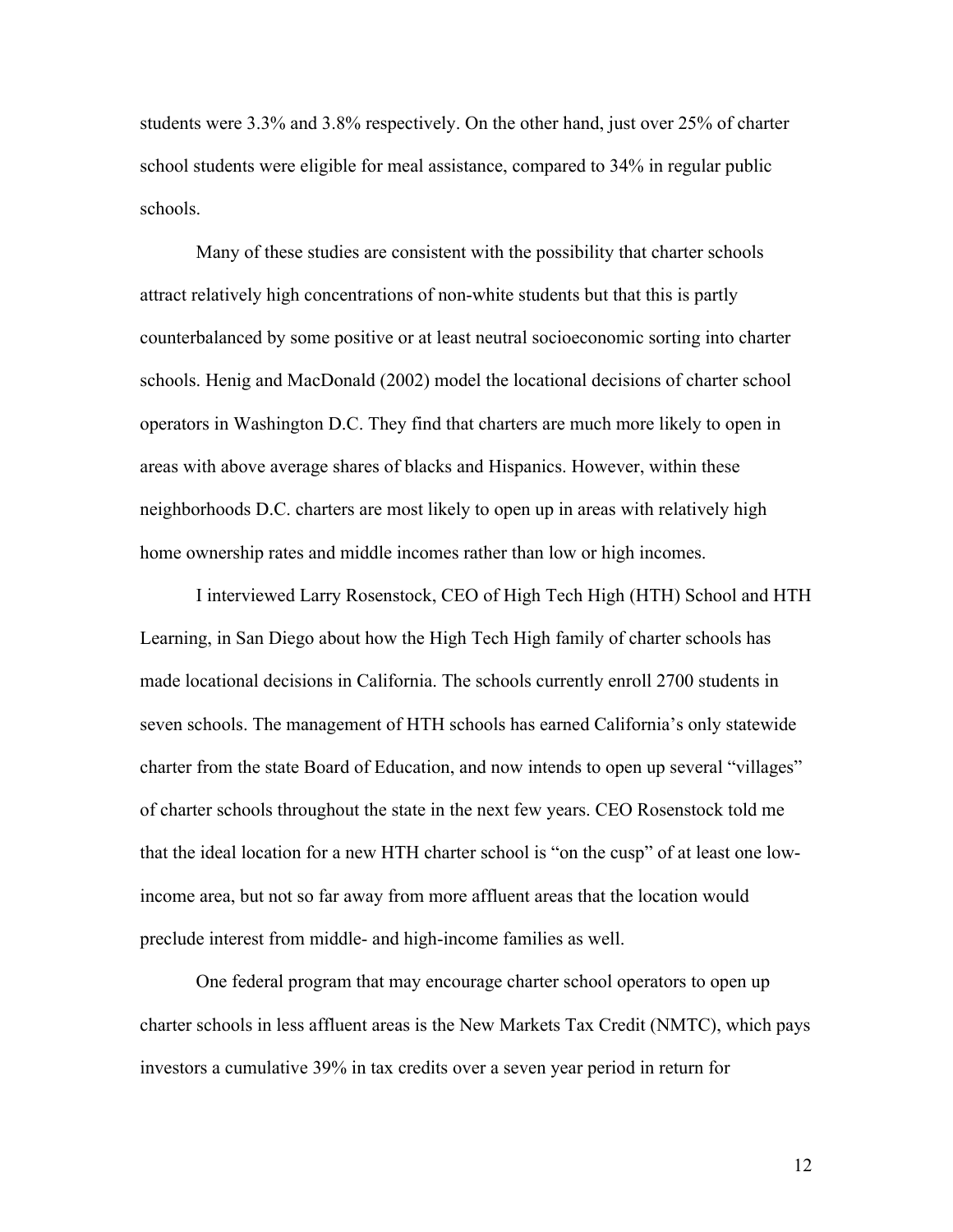investments in lower-income areas that meet certain criteria. One possible use of NMTC's is as a tax break for philanthropists to buy land for a charter school. High Tech High School in San Diego is using NMTC's to pay for new campuses.

Beyond locating near or in lower income areas, HTH schools have implemented other practices to promote demand from lower-income families. At High Tech High in San Diego for instance, students from lower income families receive free passes for the city's public transportation system. Admission lotteries are performed on a zip code by zip code basis to ensure representation from all parts of the city, and in cases in which the number of applications from a given zip code exceeds the allotment for the zip code, students who are eligible for meal assistance receive preferences in the lottery.

High Tech High and its affiliated charter schools provide examples of charter operators that have intentionally chosen a location designed to attract lower-income students, and which supplement this locational emphasis by other means.

The Green Dot Public Schools, a charter school operation in Los Angeles, provides another example of a charter school operator which has focused on areas serving relatively disadvantaged families. This pattern became even more clear in January 2007 when Green Dot applied to Los Angeles Unified School District to directly take over failing schools in some of the district's most impoverished neighborhoods. (Boghossian, 2007)

None of the studies or anecdotal examples can show conclusively that charters overall attract students who have lower test scores than do students at regular public schools, but the weight of evidence points clearly in that direction, at least when we consider race. But we must be very careful here not to equate race and test scores. Within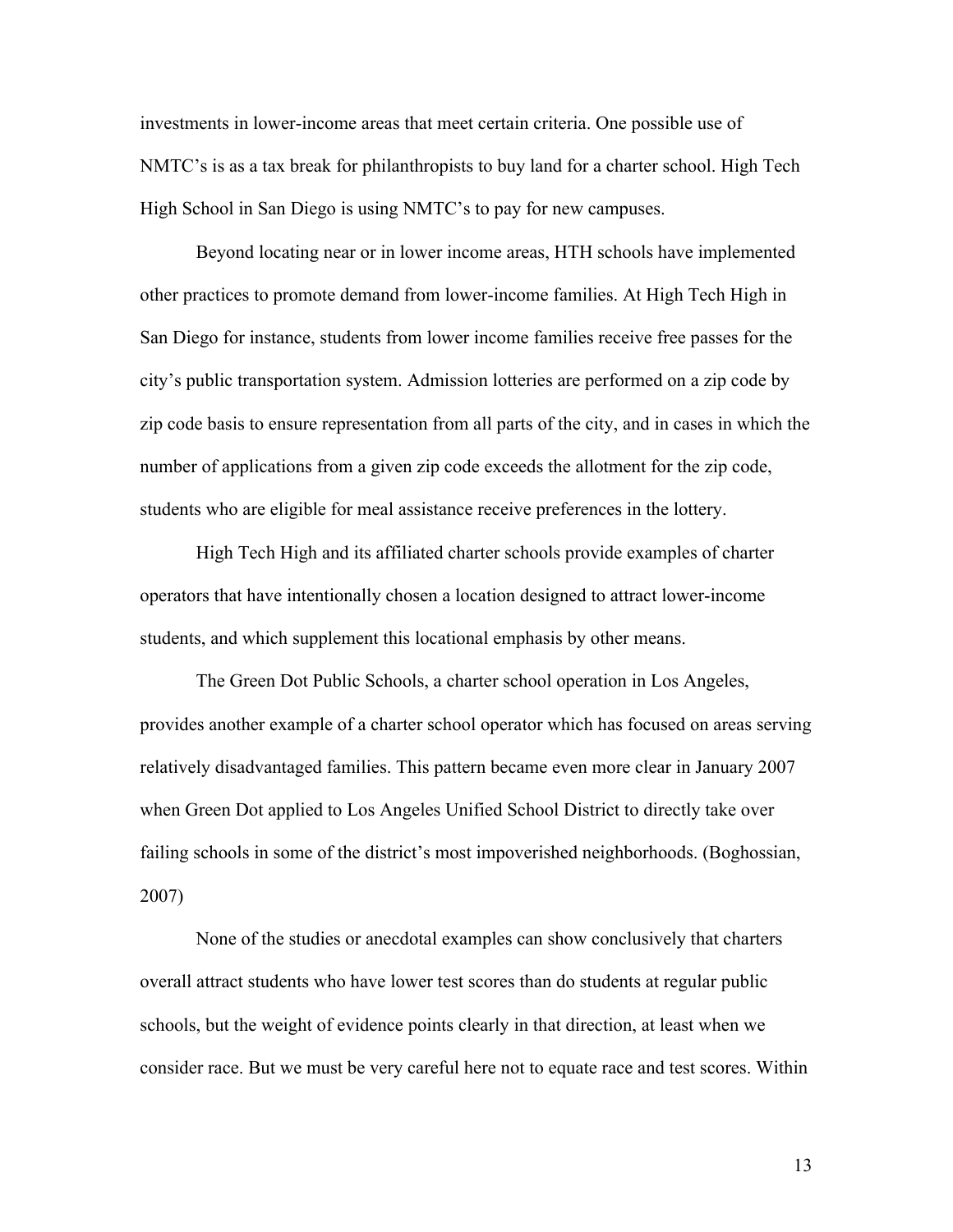racial groups, for instance, there could be positive test score selection in the sense that families with relatively high achievement could be the most likely to apply.

Indeed, another notable pattern in the papers listed above is that in some cases charter schools enrolled relatively few whites, but appeared to have attracted students with relatively high socioeconomic status, defined either in terms of meal assistance eligibility or parental education. This is suggestive of quite complex forms of selection into charter schools where different measures suggest both negative and positive selection of students into charter schools. As another example, the fact that typically charter school students are disproportionately non-white suggests negative selection, but the mix of non-white students in some cases implies fewer of these students are Limited English Proficient.

## Implications for Research Design

The simplest models of the effect of charter schools that simply compare means or that use linear regression models do not attempt to correct for selectivity bias. None of these approaches is likely to yield reliable results. But there are clear shades of gray among the types of research that could be attempted here. Models of gains in achievement are likely to tell us more about the causal effects of charter schools than simple snapshots of test score levels, because they implicitly net out of the equation the student's past academic history. Similarly, models that control for observable student characteristics are likely to get us closer to understanding the causal effect of charter schools on achievement. But neither method should be viewed as anything close to foolproof, due to the possibility of nonlinear interactions among observables, and the role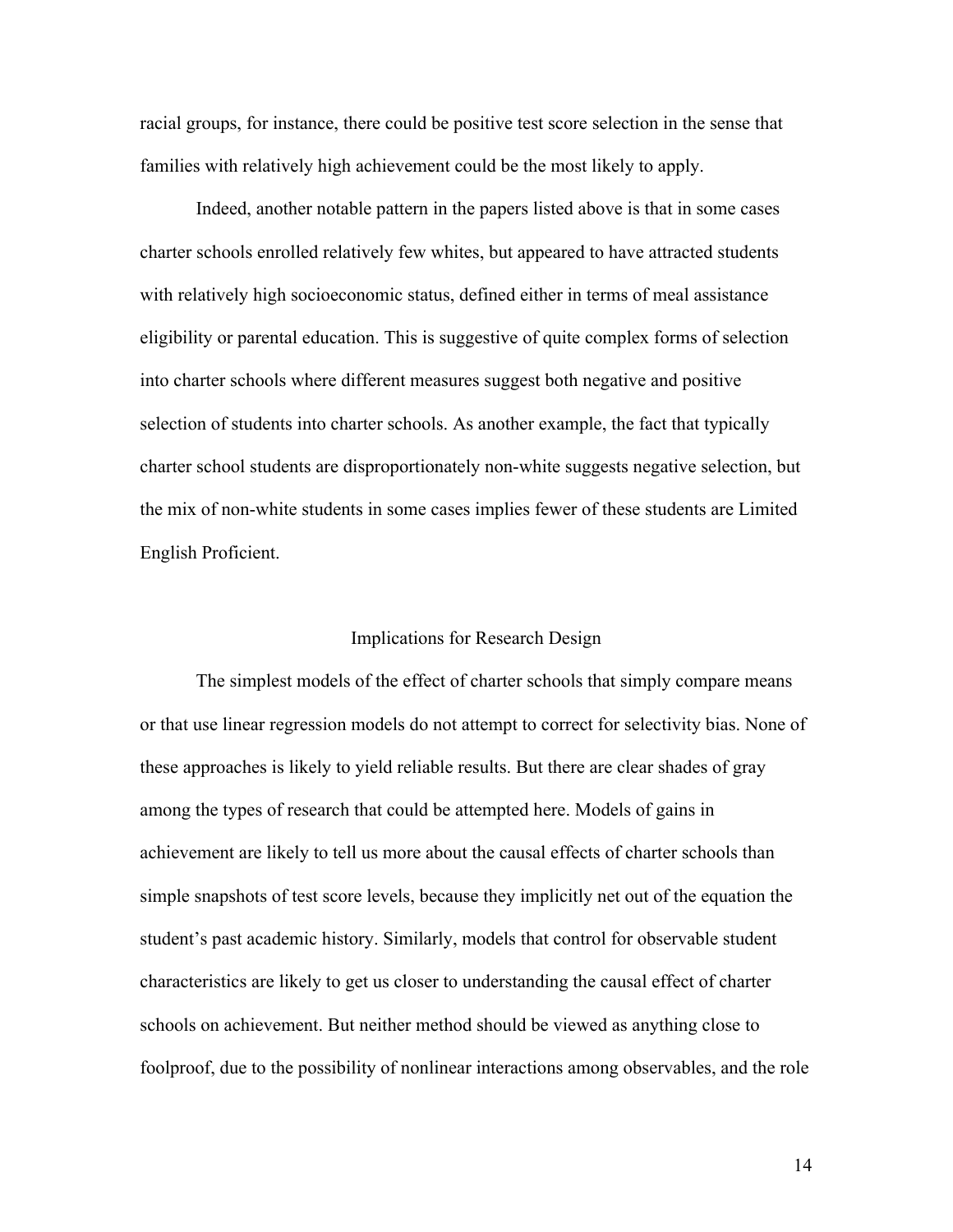of both observables and unobservable variables in determining who decides to attend a charter school.

Two commonly used methods of controlling for selectivity bias are Heckman's method and propensity score matching. Both methods are two-step approaches in which the researcher estimates the probability of a student switching into a charter school in step 1. If the decision to attend a charter depends on unobservable variables, as seems likely, then neither method will produce unbiased estimates of the causal effect of attending a charter school. Additional challenges to these methods are the occasionally cross-cutting forms of selection related to different measures of socioeconomic status, and the variations from one geographic area to another.

Two methods that do hold out greater hope of handling selectivity bias are experimental methods that use lotteries to create treatment and comparison groups, and student fixed-effect models that compare individual students before and after switching between charter and regular public schools. Chapter 2 in this volume by Betts et al. covers in great detail the relative strengths and weaknesses of these two methods. But it is worth pointing out here the different ways in which these approaches the problem of selectivity.

The experimental method relies on the random process through which applicants to a charter school are assigned to the admitted pool and the rejected pool. There will still be selectivity bias but on average it should be balanced between the pools of lottery winners and losers, and so a simple difference in achievement between these two groups will remove the selectivity bias. MacEwan and Olsen (in this volume) discuss in great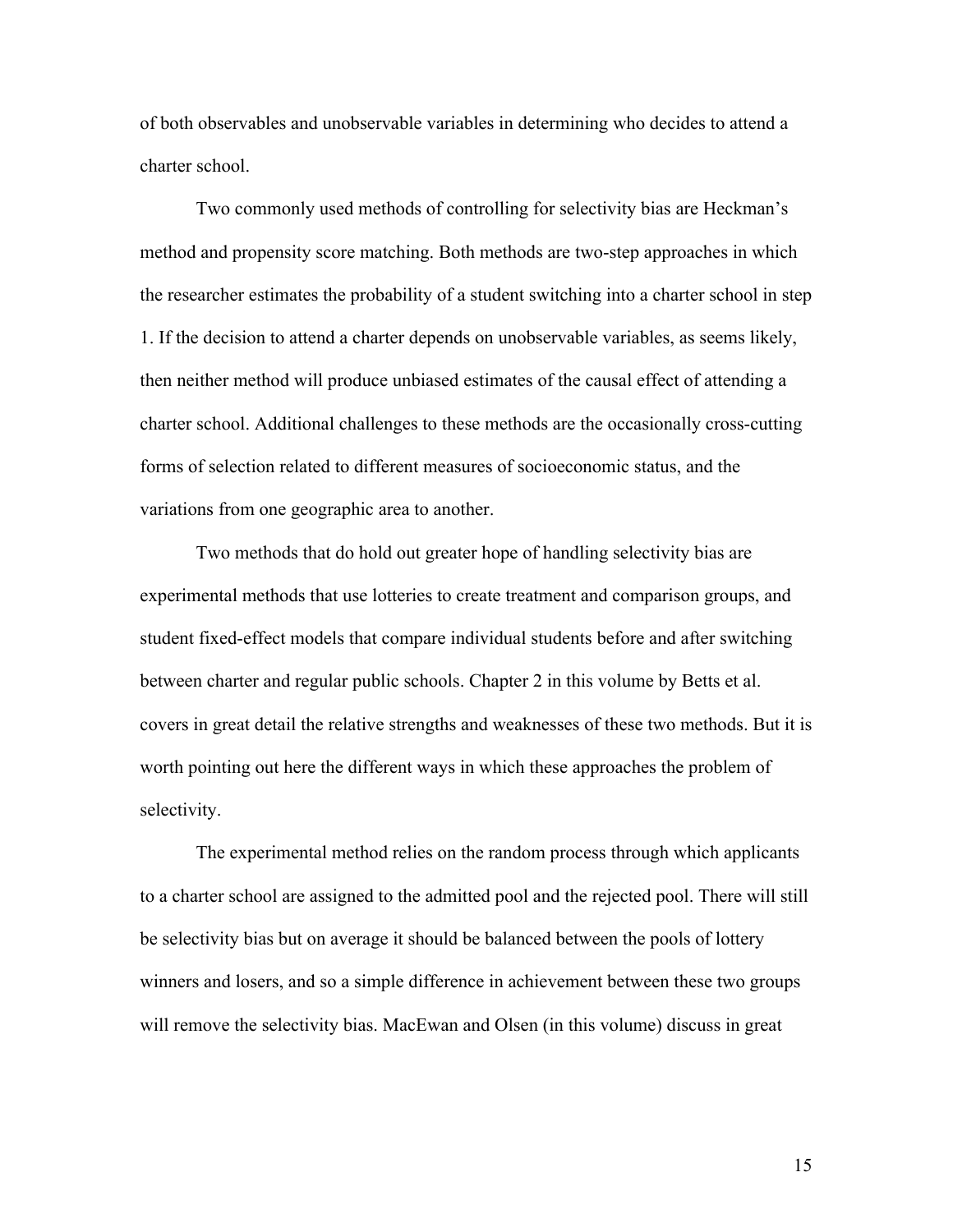detail lotteries and potential problems that could bias estimated effects of charter schools even in this research design.

The student fixed-effect method is tantamount to mean-differencing the data, so that the coefficient on charter schools is identified by switches between charter and regular public schools by each student, obviating the need to make comparisons across students. This method completely removes selectivity bias if the factors that determine whether a student attends a charter school do not change over time. This may or may not hold true. For instance, if a student has an unusually bad year academically it may prompt his parents to switch him from traditional public schools into a charter school or vice versa. This can lead to biased estimates. For example, suppose that students are likely to move into charter schools if parents mistake a random one-year drop in achievement gains for a long-term problem with the student's current school. Any recovery in test scores the next year through "regression to the mean" may wrongly attributed to be a positive effect of charter schools on achievement. Conversely, if parents of a charter school student mistakenly react to a temporary drop in achievement gains by moving their student to a regular public school, this would downwardly bias the estimated effect of charter schools.

Bifulco and Ladd (2006) test for the possibility that negative test score trends induce shifts into charter schools using data from North Carolina, and do not find evidence that this is a problem. Using panel data from San Diego, Tang and Betts (2006) test for negative shocks inducing flows of students both into and out of charter schools. They do not find consistent evidence of transitory dips in performance immediately before either switches into or out of charter schools.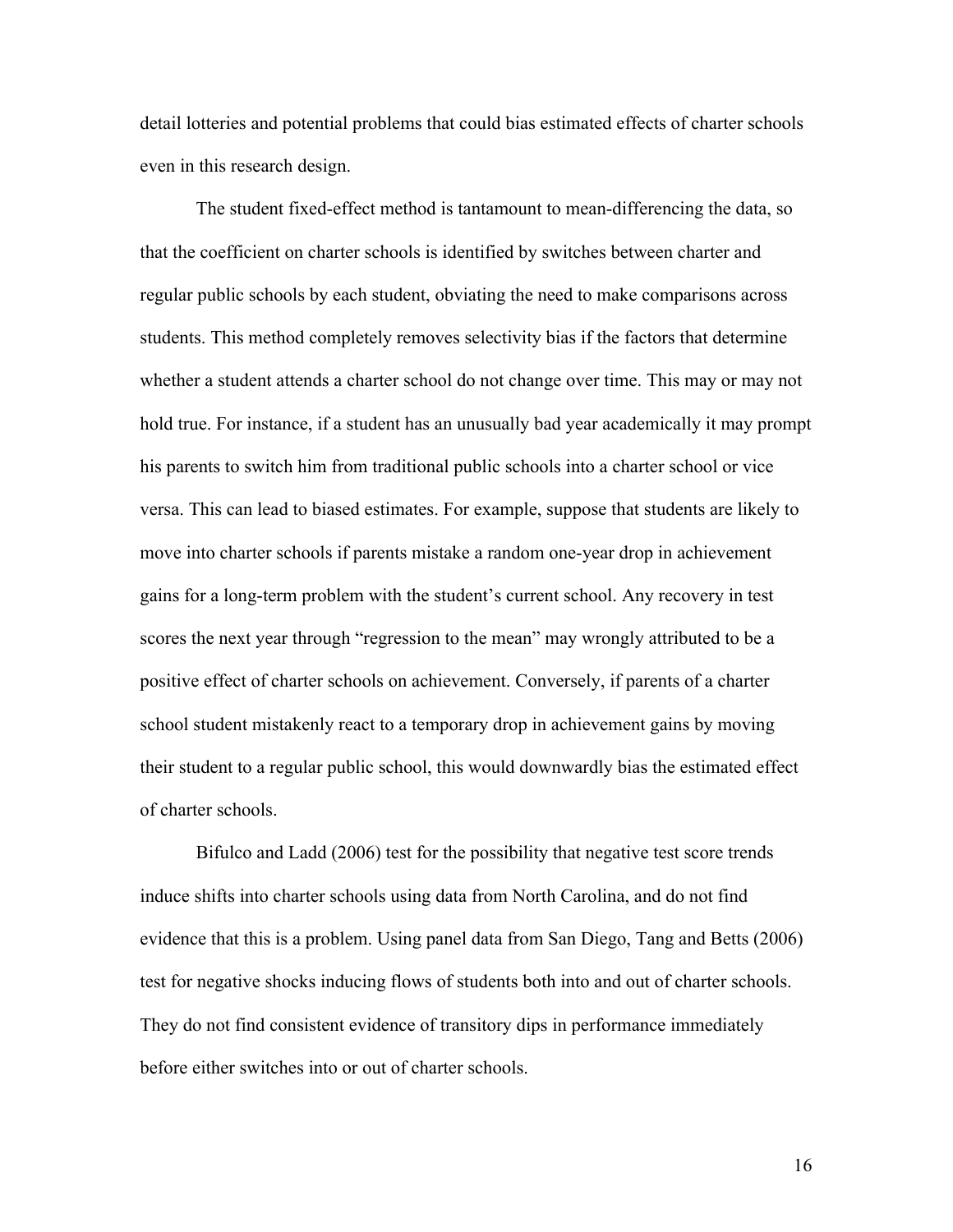## Implications for Policymakers

The models we discussed earlier in this chapter established that lower-income families might have a stronger preference for charter schools than would higher-income families, although if charter operators locate schools in more affluent areas, it could be more affluent parents who express stronger demand for charter schools. Overall, both theory and evidence suggest that the self-selection of students into charter schools is an ambiguous and complex process.

This self-selection of students matters a great deal for researchers for reasons stated above.

But do we care about self-selection of students from a more policy-oriented perspective? The answer is almost surely yes.

In a very real sense, the foregoing advice to researchers to avoid doing research on "charter school quality" that ignores student selection is very important for policymakers and charter school operators as well. These latter actors operate on a different and more public stage, and it is incumbent upon then to educate the public that comparing the levels of test scores across schools says little about the relative quality of instruction provided at different schools.

One prominent example is the requirement in the federal No Child Left Behind (NCLB) law that states create standards for proficiency in math and reading, test students' mastery of these standards, and then report to the public the percentage of students in each school who are proficient. The strong tendency of charter school operators to open schools in areas serving relatively non-white populations will tend to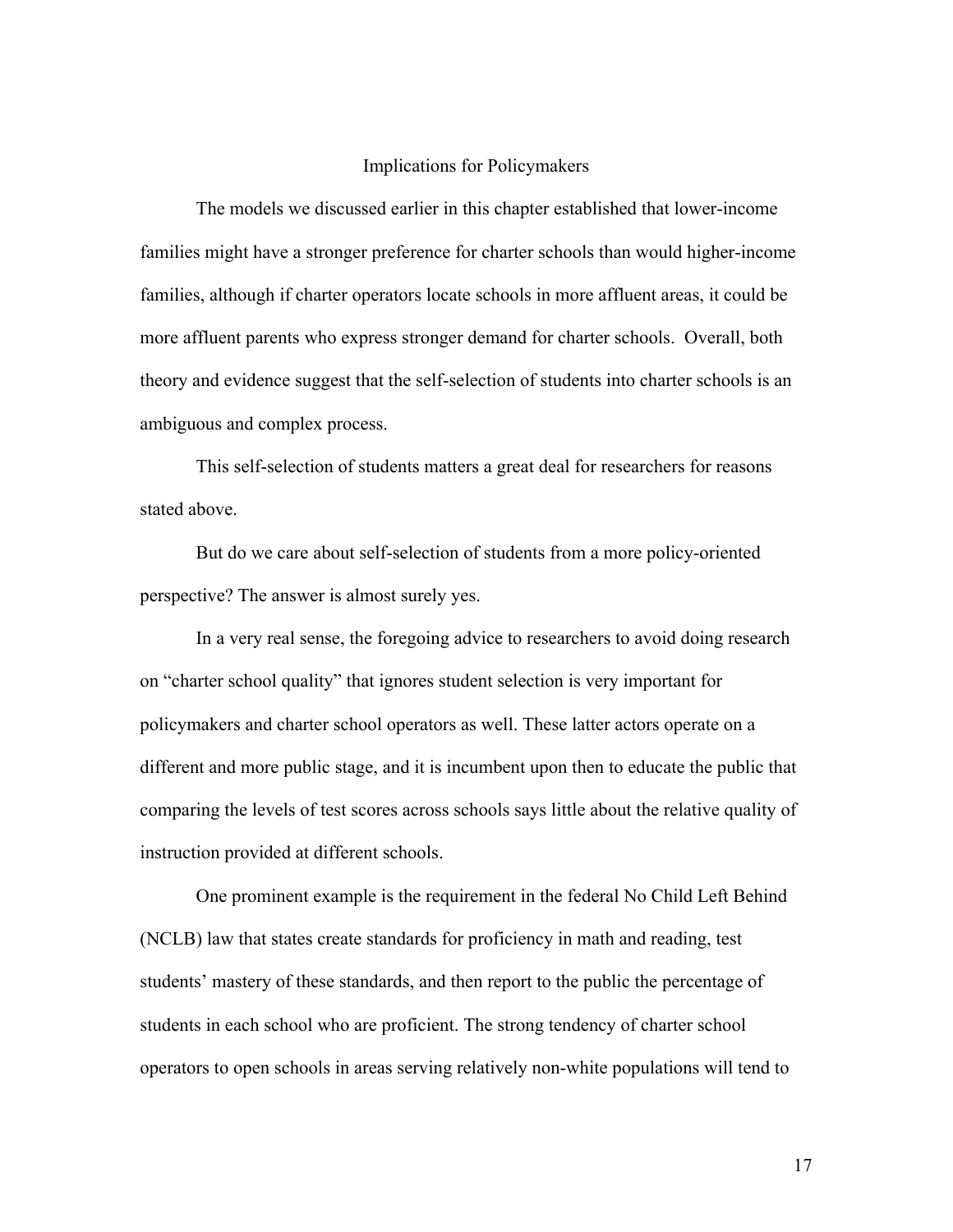lead to relatively low "percentage proficient" scores for these schools. It would be careless at best, and dishonest at worst, to claim that low levels of student proficiency in such cases pointed to a failing school.

There are other reasons why policymakers should care about the issue of selectivity bias.

Consider first the opposite type of selectivity bias: Suppose that in some school districts we found that charter schools enroll more than a fair share of high-income students. This could be interpreted as the charter movement acting to re-segregate the nation's schools along socioeconomic, and perhaps even racial, lines. Second, to the extent that a student's peers at a school influence that student's learning, if high-income students are flocking to charter schools, it could leave the lower-income students who remain behind worse off academically.

So, if society values integrated schools for the sake of integration alone or because integration will benefit low-income students academically, we need to consider some policies that might encourage low-income students to apply to charter schools. Five types of policies come to mind, each of which could encourage negative income selection into charter schools:

1) Charter schools could adopt an academic focus that makes allowances for underperforming students, such as remediation programs, special education programs, and programs for English Learners.

2) Charter schools could adapt a cultural focus that appeals to low-income families, for instance by emphasizing multicultural activities.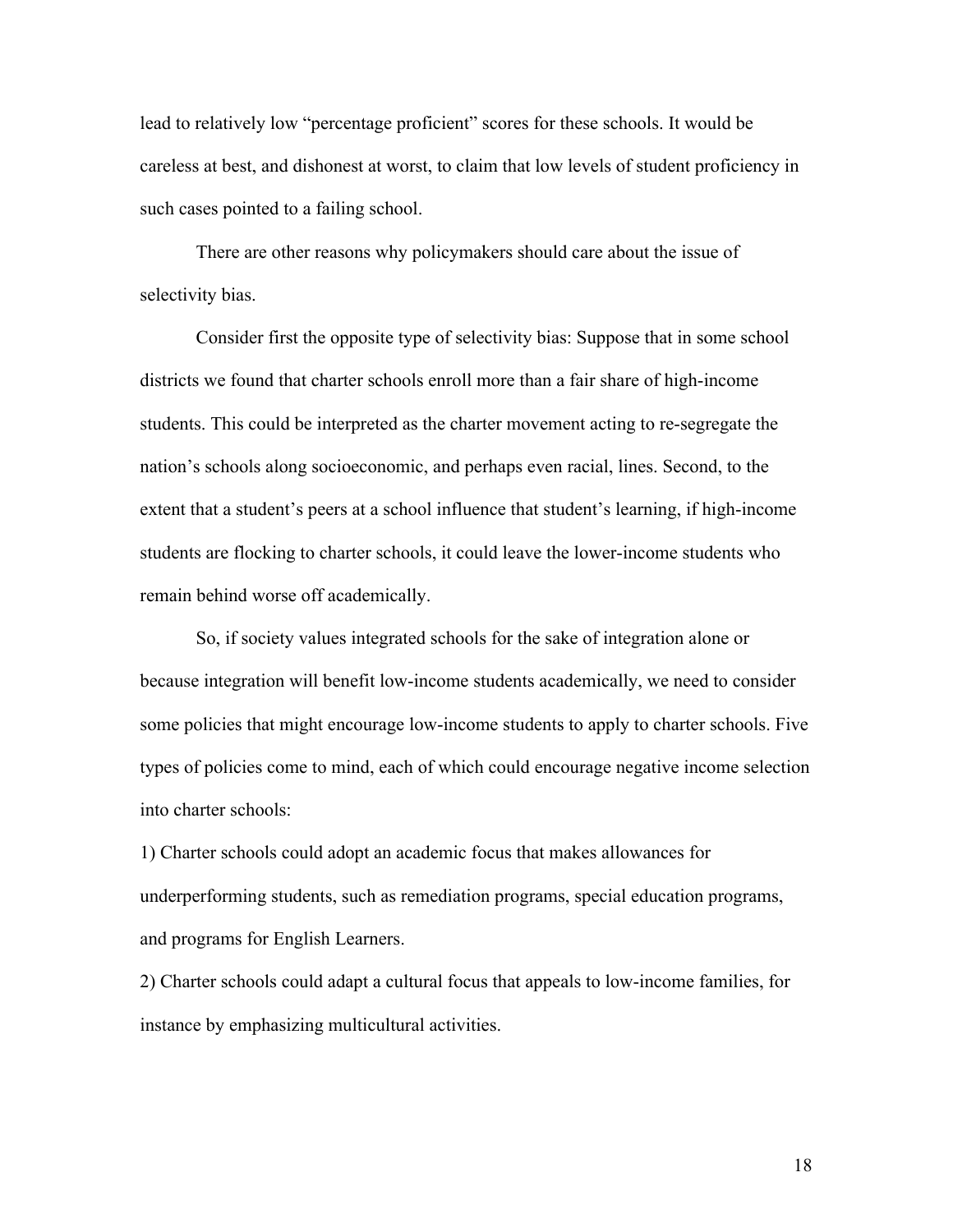3) Convenient, safe, and cheap public transportation could make attending a distant charter school more attractive to low-income students. More directly, provision of free school buses to and from charter schools could level the playing field. Indeed, the demand from less affluent families for a spot in a charter schools could mushroom if public transportation to that school is subsidized.

4) A low cost of living in the local area could free up parent time for school-related activities including transporting their children to the school and volunteering at the school. Thus, public policies that on the surface have nothing to do with education could have important effects on who attends charter schools. For instance, housing subsidies targeted at the poor might achieve some of these goals.

5) Policies that induce charter schools to locate in less affluent areas could be quite influential in determining the overall income mix of students in charter schools. Betts (2005) discusses the potential of differential student vouchers that pay higher subsidies for students with lower socioeconomic status as a way of encouraging *all* schools to seek out and enroll under-served students.

Another possibility that could encourage charter operators to open up in lowincome areas are grants to adapt buildings in low-income areas into school sites. One important example of such a program is the aforementioned NMTC, which High Tech High School in San Diego is using to pay for new campuses.

States could implement similar programs, and could target the tax credits more specifically to educational facilities than does the NMTC program.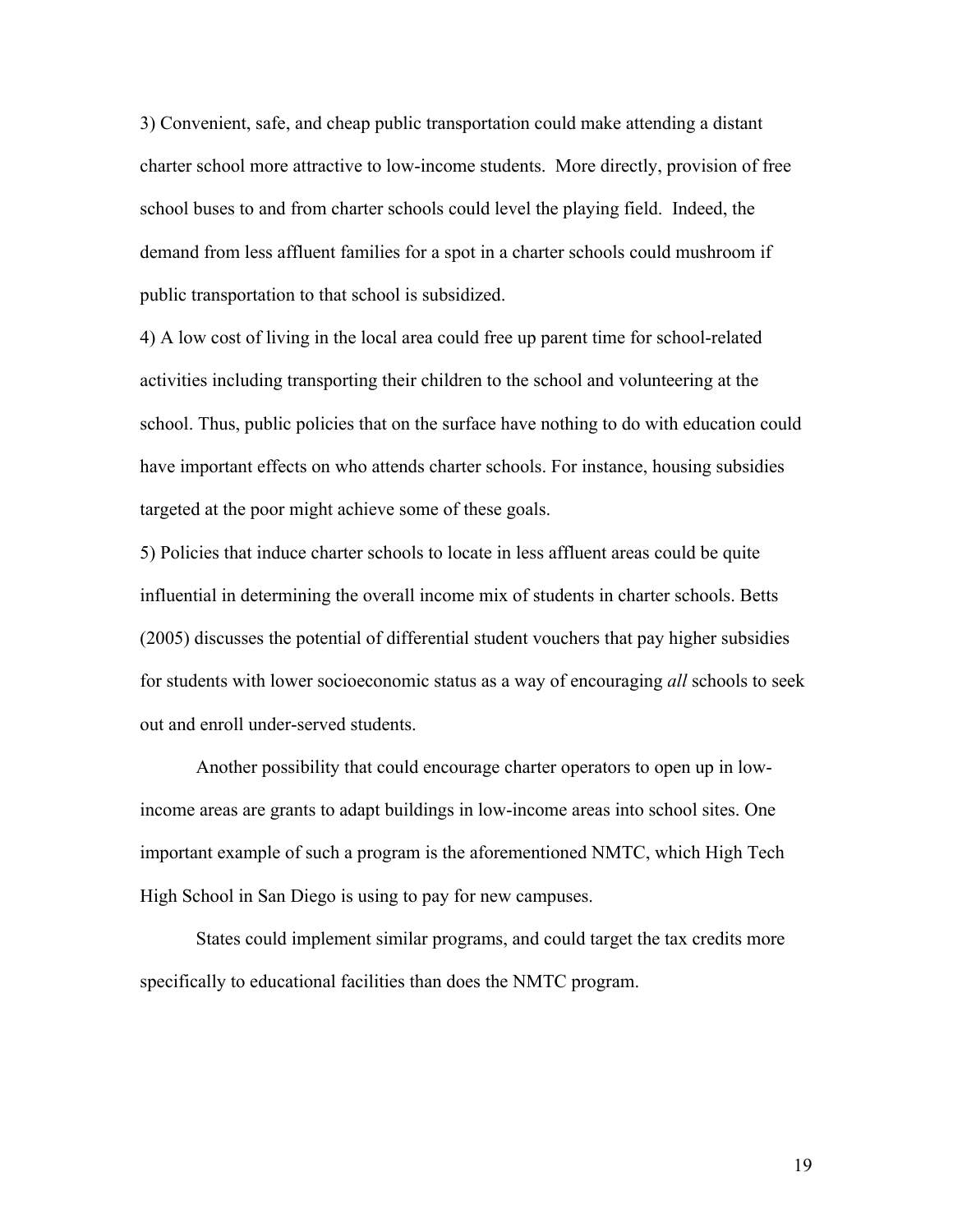More radically, both states and districts could alter school funding formulae to provide charter schools, or indeed *all* schools, with relatively more funding if they serve relatively educationally disadvantaged populations.

#### Concluding Remarks

The issue of how students select into charter schools is crucial both for research and for policymaking. Both politicians and policymakers want to know how the quality of education provided by charter schools compares to that in traditional public schools.

Naïve comparisons of average test scores at charter schools and traditional public schools are likely to yield quite misleading information about the relative quality of instruction provided at the two types of schools. Better models will look at gains in achievement while controlling for observable student characteristics. But neither of these additional design elements is likely to remove selectivity bias.

To illustrate the complexities, we developed two simple models in which family income was the sole variable determining selection. But even here, although the preponderance of evidence suggests that low-income and low-scoring students are more likely to switch into a charter school, the overall direction of selectivity bias is theoretically uncertain. Selection is an even more complex process than intimated by these models, because many characteristics of students and their families in addition to family income, only some of which social scientists can observe, likely influence the decision to attend a charter school.

This complexity is compounded by the endogenous decisions of charter school operators about where to locate. In Michigan, D.C. and elsewhere, we have clear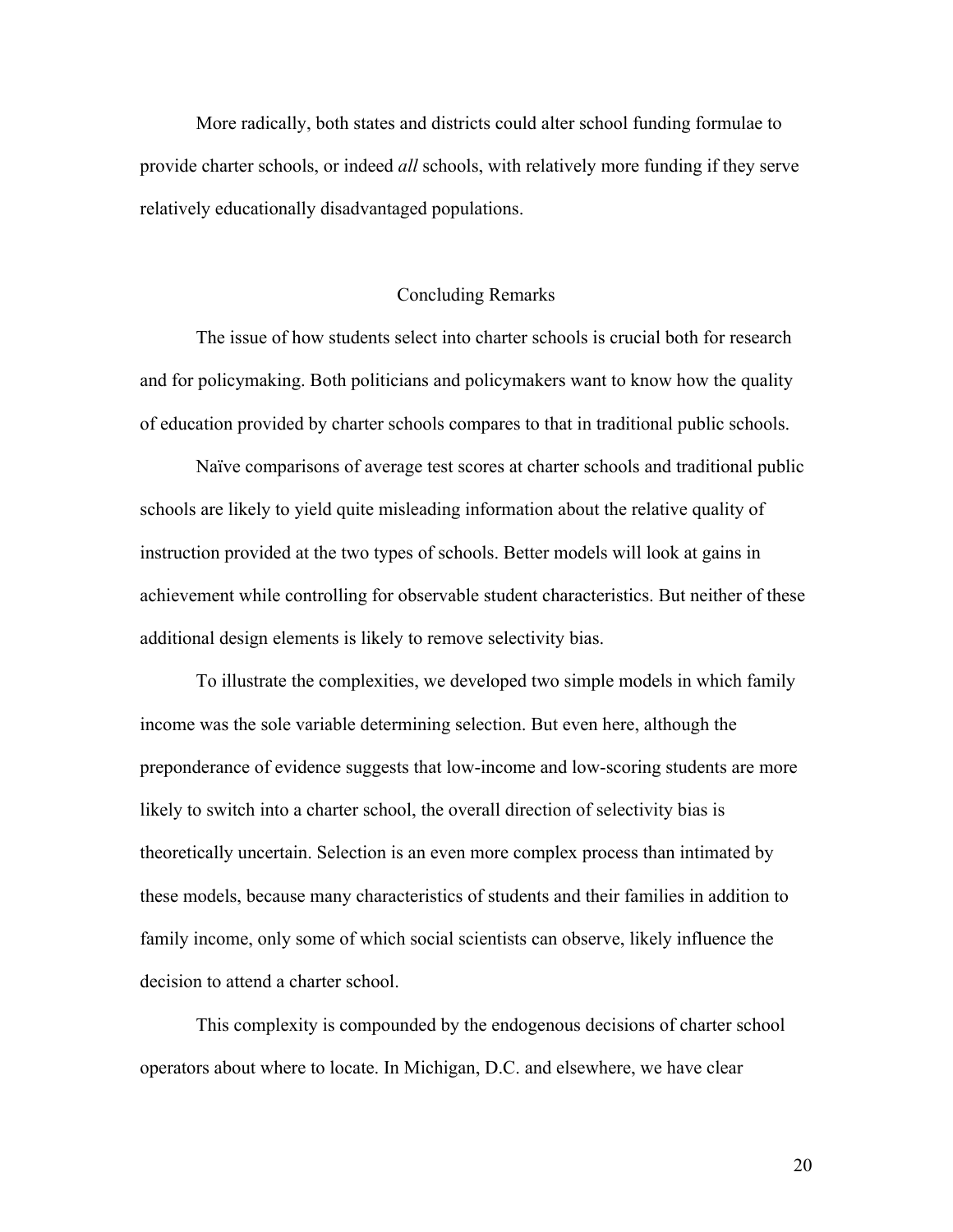evidence that charter operators seek out neighborhoods that are disproportionately black. But Henig and MacDonald (2002) and others also find evidence of cross-cutting selection that makes it hard to predict whether charter schools will tend to attract students who have lower or higher achievement than that of students who remain in traditional public schools.

Lessons for researchers are fairly apparent. Researchers should model gains, not level of test scores. They should also include observable characteristics of students and their families as explanatory variables. But neither of these steps will fully remove selectivity bias. Student fixed-effect models and, better yet, experimental evidence, are likely to reduce selectivity bias from estimates of the effects of charter schools.

These ideals may not always be met, especially when a government body wants a quick answer to the question of charter schools' effects on achievement, but is not able to provide researchers with ideal data. At this point, it becomes incumbent upon researchers to state clearly and repeatedly that their analyses may not come close to establishing the causal effect of charters on achievement.

For policymakers, they would be wise to have a keen awareness of the pitfalls of overly simple comparisons between charter and traditional public schools. As for policy reforms, attention should be focused squarely on incentives. The dual challenge is to design stronger financial incentives for charter school operators to open up in relatively disadvantaged areas, and incentives for families from across the socioeconomic spectrum to send their children to charter schools.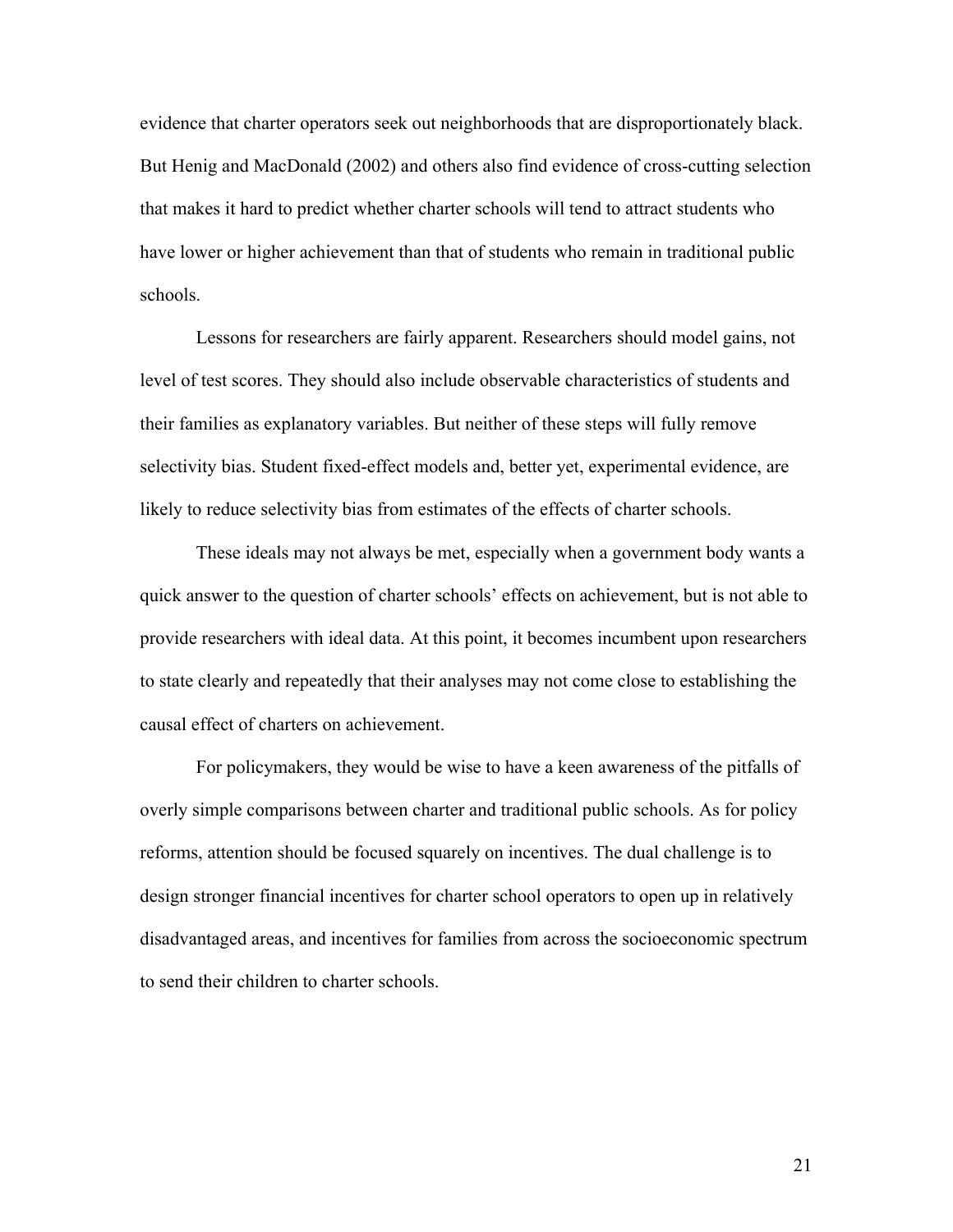# Appendix

The main text presents two models of the decision to attend a charter school, and then examines how changes in family income might alter the desirability to the family of moving a child to the charter school. Here we present these simple models mathematically and derive the comparative statics.

Parents must counterbalance their wish to put their child into a school they perceive as better than their local school against the additional distance that their child must travel to and from school. We can represent this tradeoff with the following equation, which shows the perceived gain in family well-being should the student switch from the local school to the charter school, where the term  $\Delta$  refers to the change in the given variable if the student switches to the given charter school from his or her default local school:

(5.1)  $\Delta$ Wellbeing =  $\Delta$ Quality –  $\alpha \Delta$ Distance

Here,  $\alpha$  is a number indicating the relative importance of distance versus school quality. The larger is  $\alpha$ , the more important is distance relative to school quality.

Suppose that we normalize the utility of attending the local neighborhood school to zero. Then the family will switch to the charter school if the (relative) utility of attending the charter,  $U_{\text{charter}} > 0$ . This utility depends on the gain in school quality perceived by the family from a switch to a charter, less a weighting factor  $\alpha$  (> 0) times the change in distance from the family's home to the charter school relative to the distance to the local neighborhood school.

(5.2) 
$$
U_{\text{character}} = \Delta Qual - \alpha \Delta D
$$

$$
\equiv Qual_{\text{character}} - Qual_{\text{local}}(I) - \alpha (D_{\text{character}} - D_{\text{local}}(I))
$$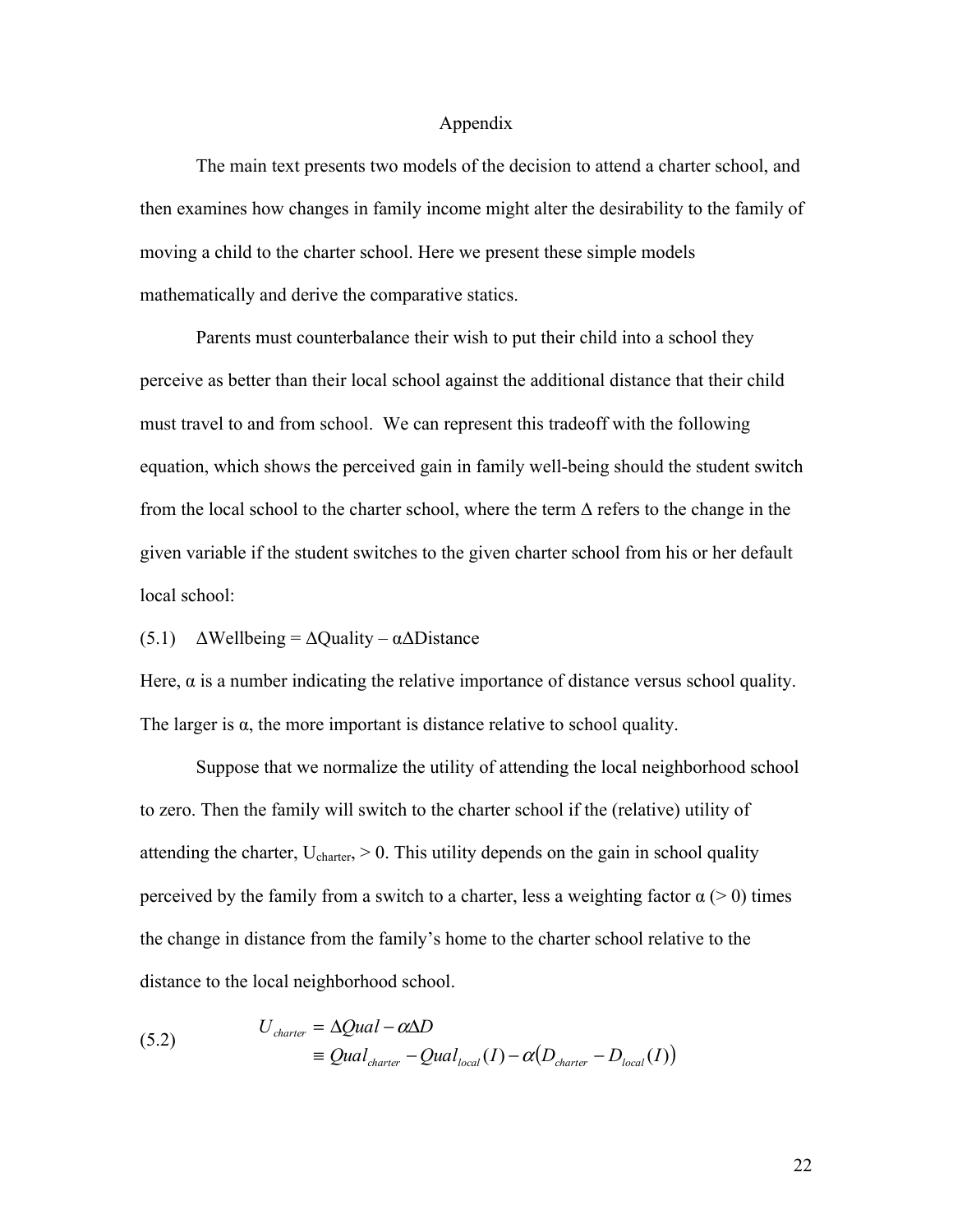where I is family income. The  $\Delta$ Qual term is decreasing in income I because the quality of the local school is likely to be lower for a lower-income family:

$$
(5.3) \t\t \frac{\partial Qual_{local}(I)}{\partial I} > 0
$$

Thus

(5.4) 
$$
\frac{\partial U_{\text{charter}}}{\partial I} = 0 - \frac{\partial \text{Quad}_{\text{local}}(I)}{\partial I} - \alpha \frac{\partial \Delta D}{\partial I}
$$

so that the first term is negative and the second term is either negative if the charter school is located closer to low-income families than high-income families, or positive if the opposite holds. In the first case the low-income family is more strongly attracted to the charter school than the high-income family, and in the second case it is ambiguous which family will be more strongly attracted to the charter school.

Model 2 simply adds onto this model the possibility that  $\alpha$  depends negatively on income I, on the grounds that added income makes it easier for a family to find a way to transport its child to a charter school, and a second term that depends on the change in the number of volunteer hours the parents are expected to do should they switch their child to the charter school,  $\Delta V$ :

$$
(5.5) \tU_{\text{character}} = \Delta Qual - \alpha(I)\Delta D - \beta(I)\Delta V
$$

Here  $\beta$ (I) is positive and could either increase or decrease with family income as explained in the text. Differentiating with respect to family income:

(5.6) *<sup>I</sup> <sup>V</sup> <sup>I</sup> I <sup>I</sup> <sup>V</sup> I <sup>D</sup> <sup>D</sup> <sup>I</sup> I I I Qual I Ucharter* ∂ ∂Δ <sup>−</sup> <sup>∂</sup> <sup>∂</sup> <sup>−</sup> <sup>Δ</sup> ∂ ∂Δ <sup>Δ</sup> <sup>−</sup> <sup>∂</sup> <sup>∂</sup> <sup>−</sup> <sup>∂</sup> ∂Δ <sup>=</sup> <sup>∂</sup> <sup>∂</sup> ( ) ( ) ( ) ( ) <sup>β</sup> <sup>β</sup> <sup>α</sup> α - + +/- +/- +/0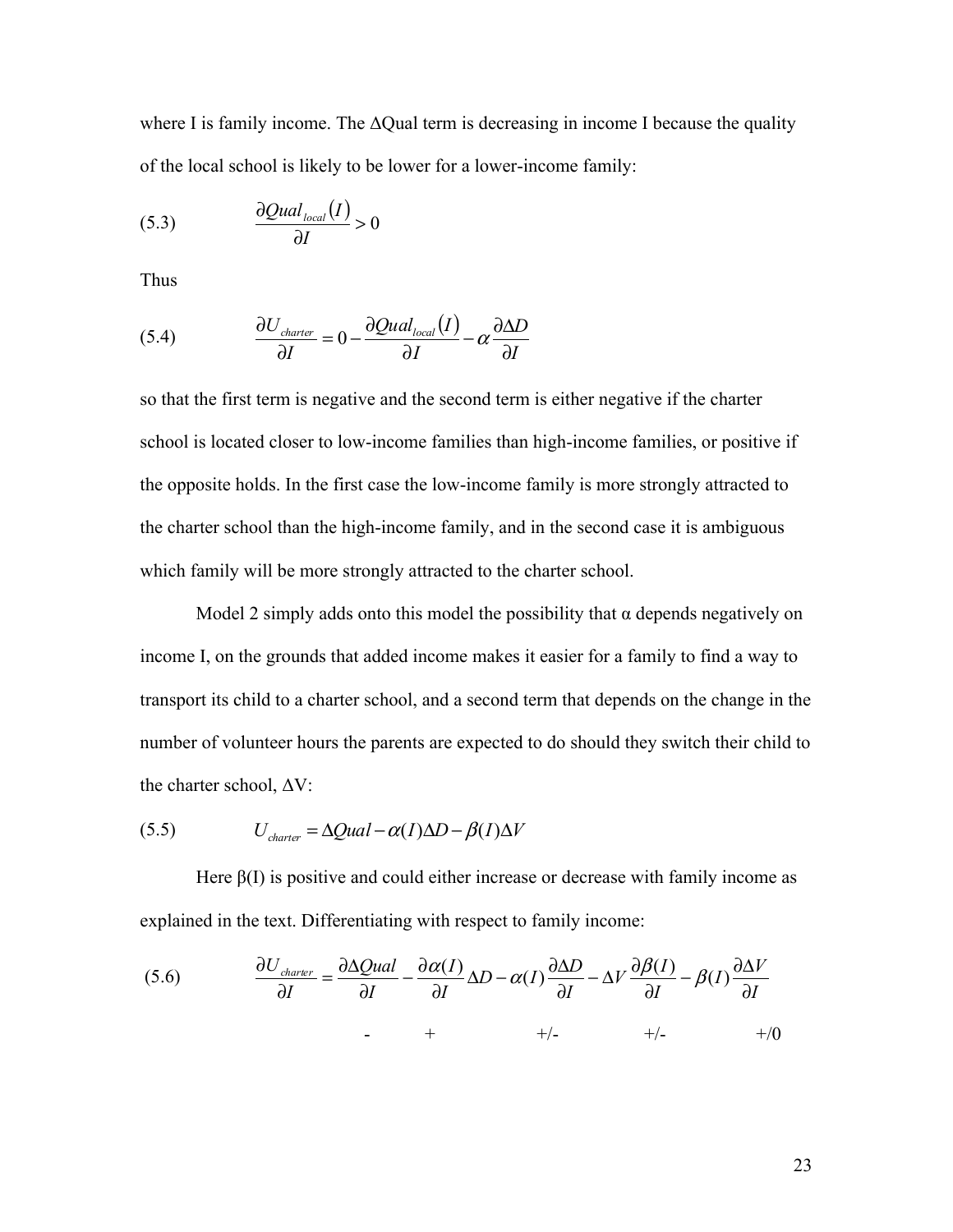We have explained why the fist term is likely to be negative. The second term is likely to be positive because distance is less of a barrier to high-income families. The third term could be positive or negative depending on whether the charter school is more closely situated to the high-income or low-income family respectively. The sign of the fourth term is uncertain because high-income families may be more or less sensitive to an increase in required parent volunteer time. Unless high-income families are sensitive to the higher opportunity cost of taking time off working, their resources probably make them less sensitive to a demand to increase time away from work, and so this fourth term would be positive. The final term will be positive if the local school serving the highincome family has higher parent volunteer requirements than the local school serving the low-income family, and will be zero if the two schools had identical requirements.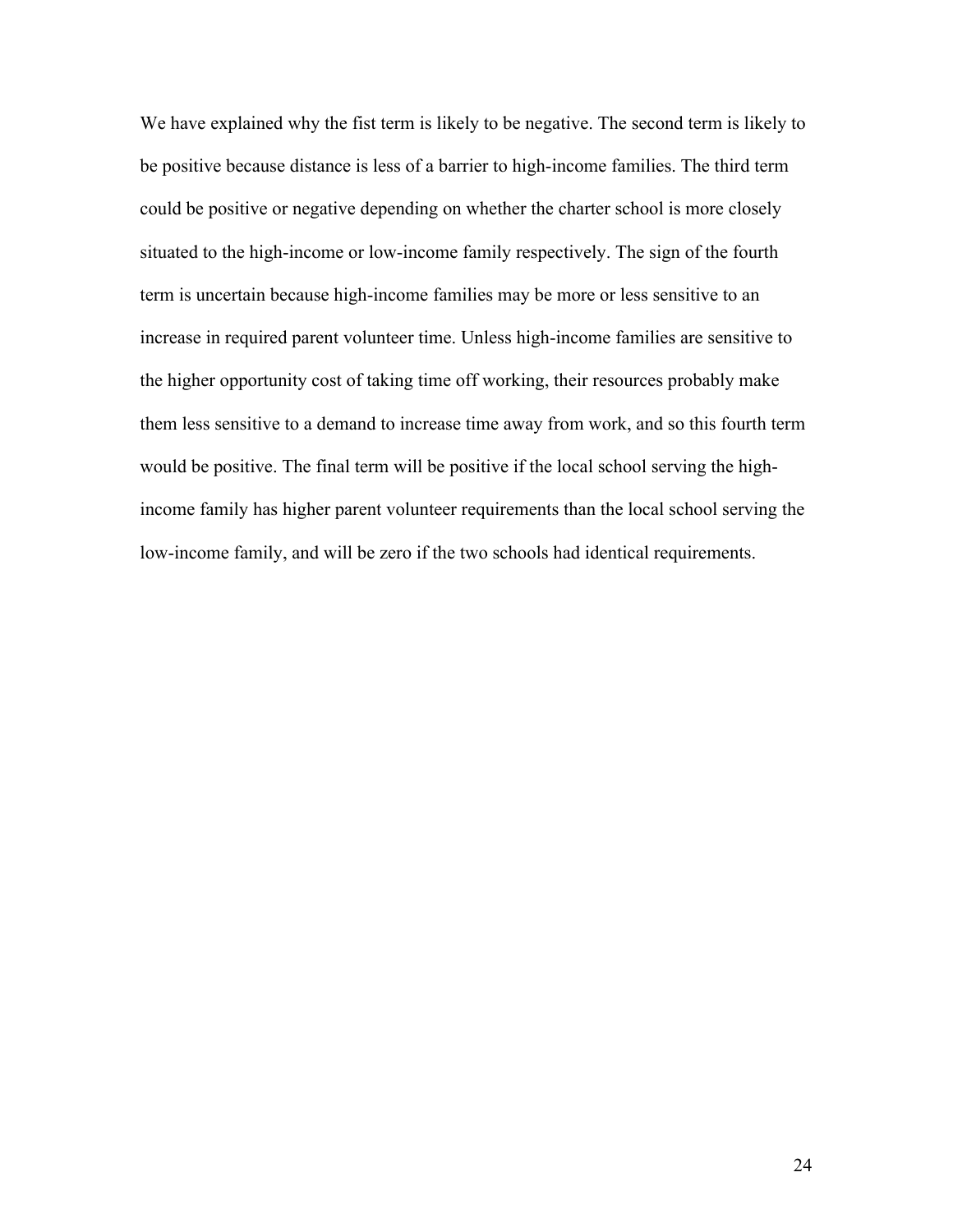Figure 5.1 Racial/Ethnic Composition of Grade 4 Schools Participating in 2003 National Assessment of Educational Progress Math Test



Source: Nelson et al. (2004), page 11.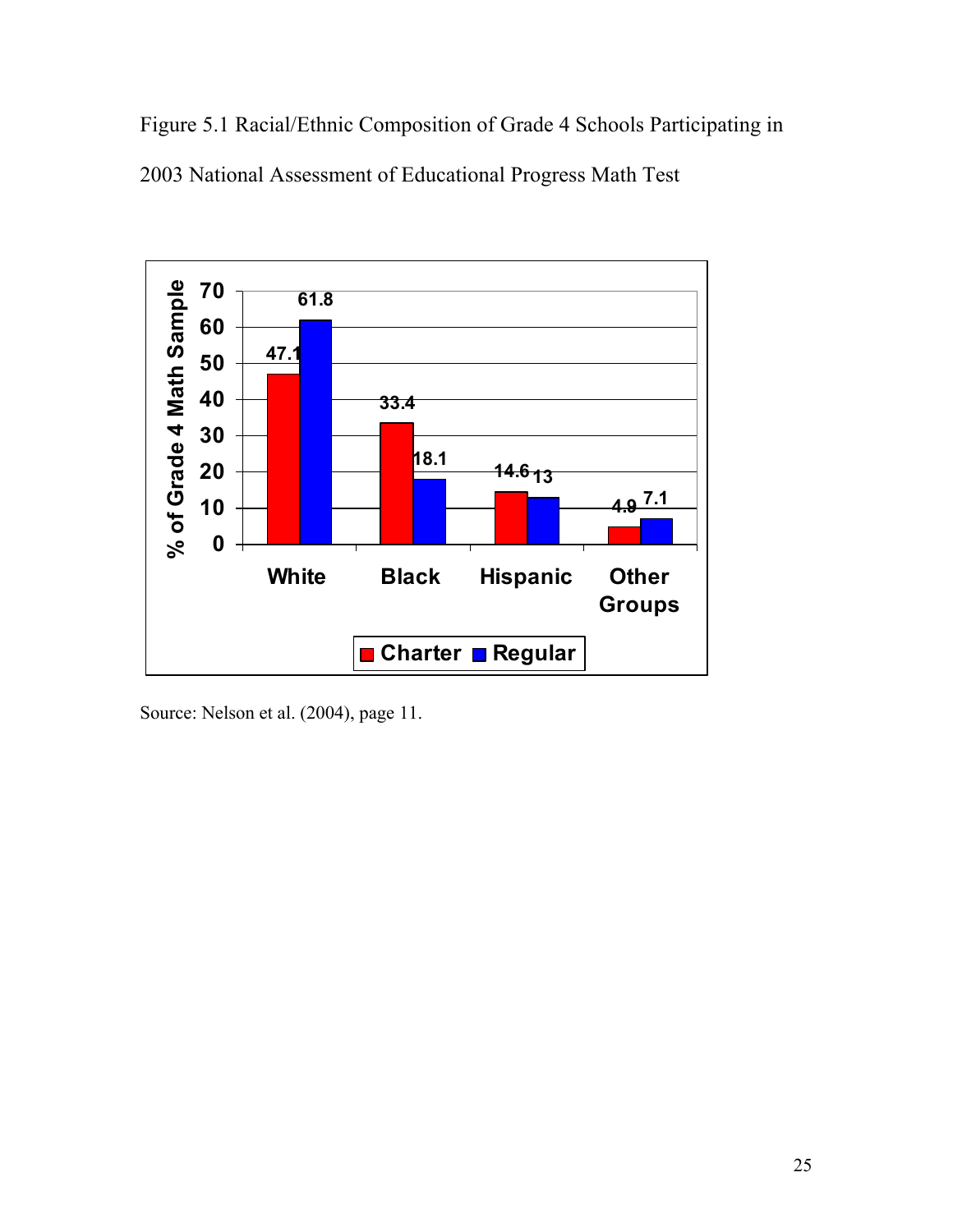Figure 5.2 Percentage of Students Eligible for Free/Reduced-Price Meals in Schools Participating in 2003 National Assessment of Educational Progress Math Test



Source: Nelson et al. (2004), page 7.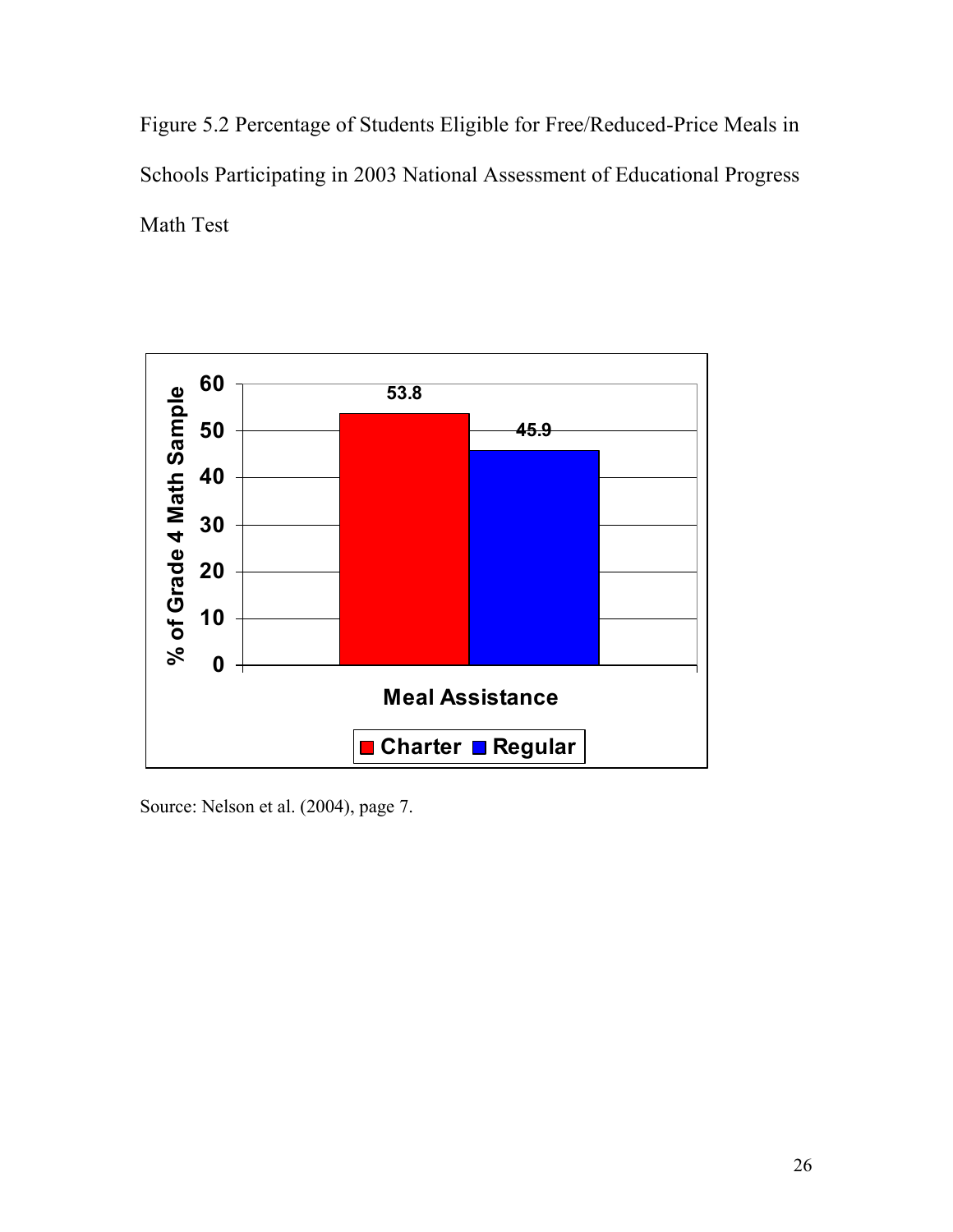# References

Betts, Julian R., Lorien A. Rice, Andrew C. Zau, Y. Emily Tang, and Cory R. Koedel, **Does School Choice Work? Effects on Student Integration and Achievement**, San Francisco: Public Policy Institute of California, 2006.

Bifulco, Robert and Helen F. Ladd, "The Impacts of Charter Schools on Student Achievement: Evidence from North Carolina." *Education Finance and Policy* 1(1):50-90, Winter 2006.

Boghossian, Naush, "Mayor Opens Floodgates: LAUSD Reform Proposals Pile Up After He Sparks Debate." *LA Daily News*, January 27, 2007.

Booker, Kevin, Scott M. Gilpatric, Timothy Gronberg, Dennis Jansen, "Charter School Performance in Texas," manuscript, Private Enterprise Research Center at Texas A&M University, 2004.

Coley, Richard J., **An Uneven Start: Indicators of Inequality in School Readiness**, Princeton, N.J.: Educational Testing Service, 2002.

Henig, Jeffrey R., Jason A MacDonald, "Locational Decisions of Charter Schools: Probing the Market Metaphor." *Social Science Quarterly* 83 (4), 962–980, 2002.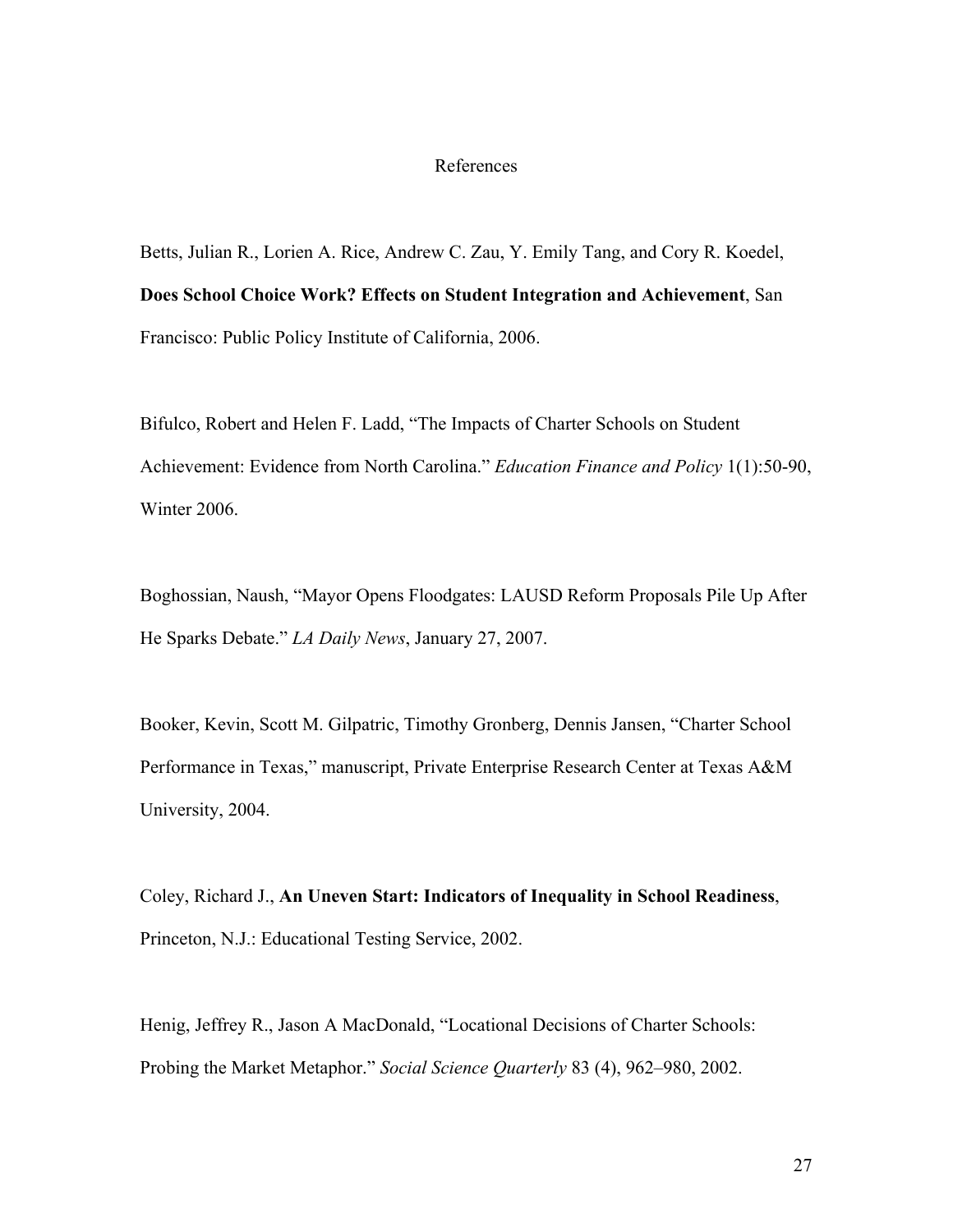Kleitz, Bretten, Gregory R. Weiher, Kent Tedin, Richard Matland, "Choice, Charter Schools, and Household Preferences," *Social Science Quarterly*, 81:3, September 2000, pp. 846-854.

Nelson, Howard F., Bella Rosenberg and Nancy Van Meter, **Charter School Achievement on the 2003 National Assessment of Educational Progress**, Washington, D.C.: American Federation of Teachers, 2004.

http://www.aft.org/pubs-reports/downloads/teachers/NAEPCharterSchoolReport.pdf

Sass, Tim R., "Charter Schools and Student Achievement in Florida." *Education Finance and Policy* 1(1): pp. 91-122, Winter 2006.

Schneider, Mark, Paul Teske, and Melissa Marschall, **Choosing Schools: Consumer Choice and the Quality of American Schools**, Princeton, N.J.: Princeton University Press, (2000).

Tang, Y. Emily and Julian R. Betts, "Student Achievement in Charter Schools in San Diego," Manuscript, Department of Economics, University of California San Diego, October 2006.

Zimmer, Ron, Richard Buddin, Derrick Chau, Brian Gill, Cassandra Guarino, Laura Hamilton, Cathy Krop, Dan McCaffrey, Melinda Sandler, and Dominic Brewer, **Charter**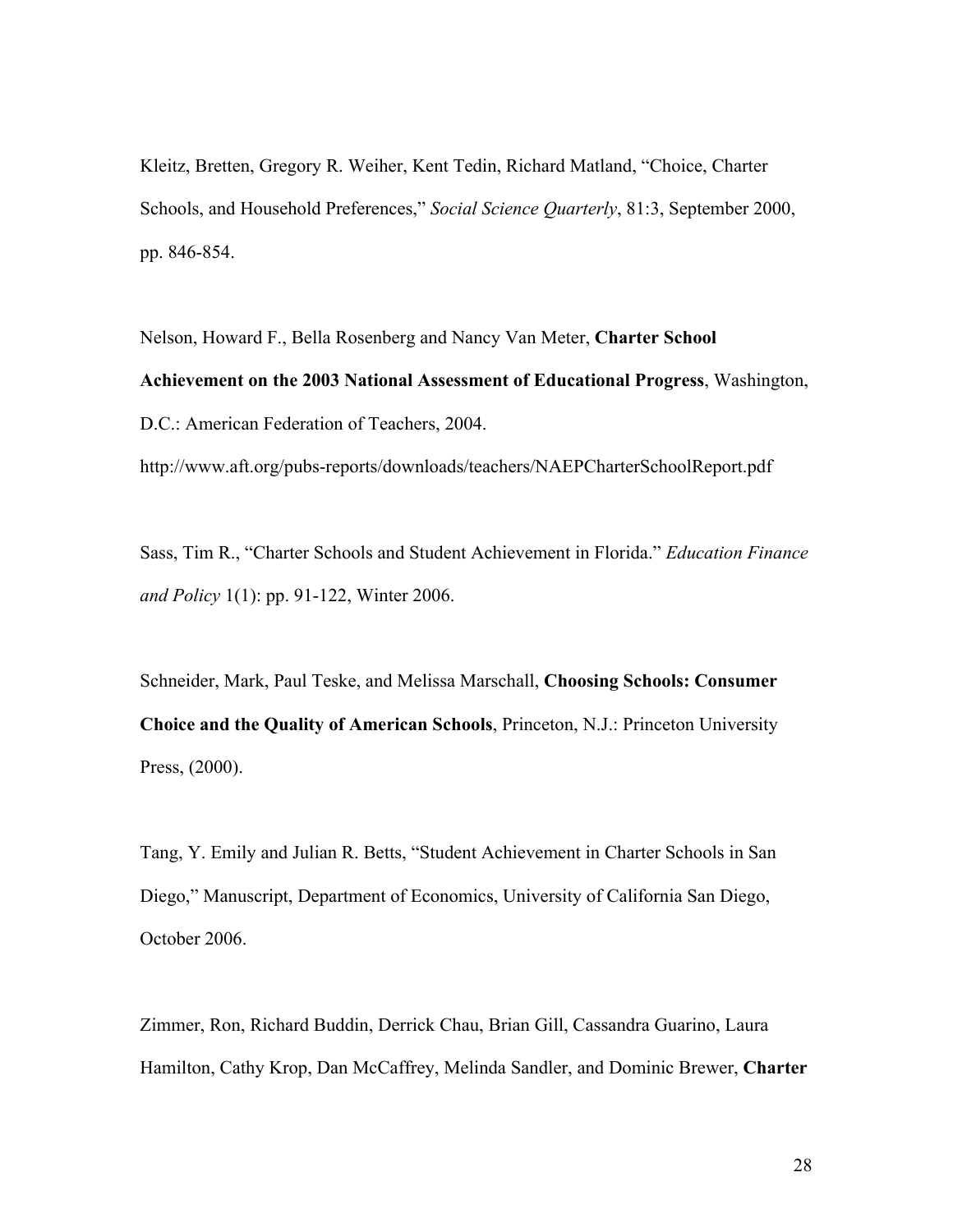# **School Operations and Performance: Evidence from California**, Santa Monica, CA:

RAND Corporation, 2003.